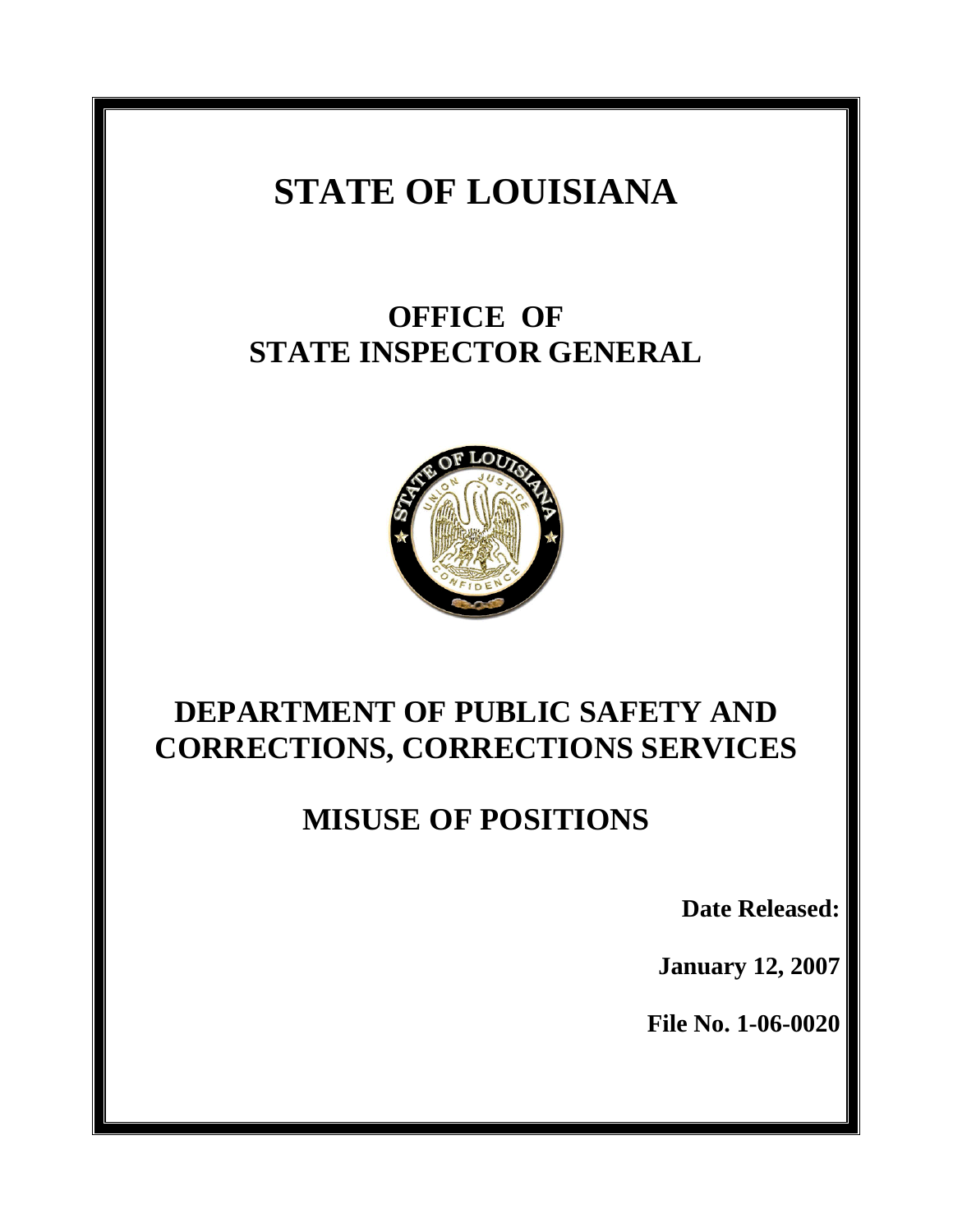# **STATE OF LOUISIANA**

## **OFFICE OF** STATE INSPECTOR GENERAL



## **DEPARTMENT OF PUBLIC SAFETY AND CORRECTIONS, CORRECTIONS SERVICES**

### **MISUSE OF POSITIONS**

**Sharon B. Robinson, CPA State Inspector General** 

**Approved by:**<br>Governor Kathleen Babineaux Blanco

**November 16, 2006** 

File No. 1-06-0020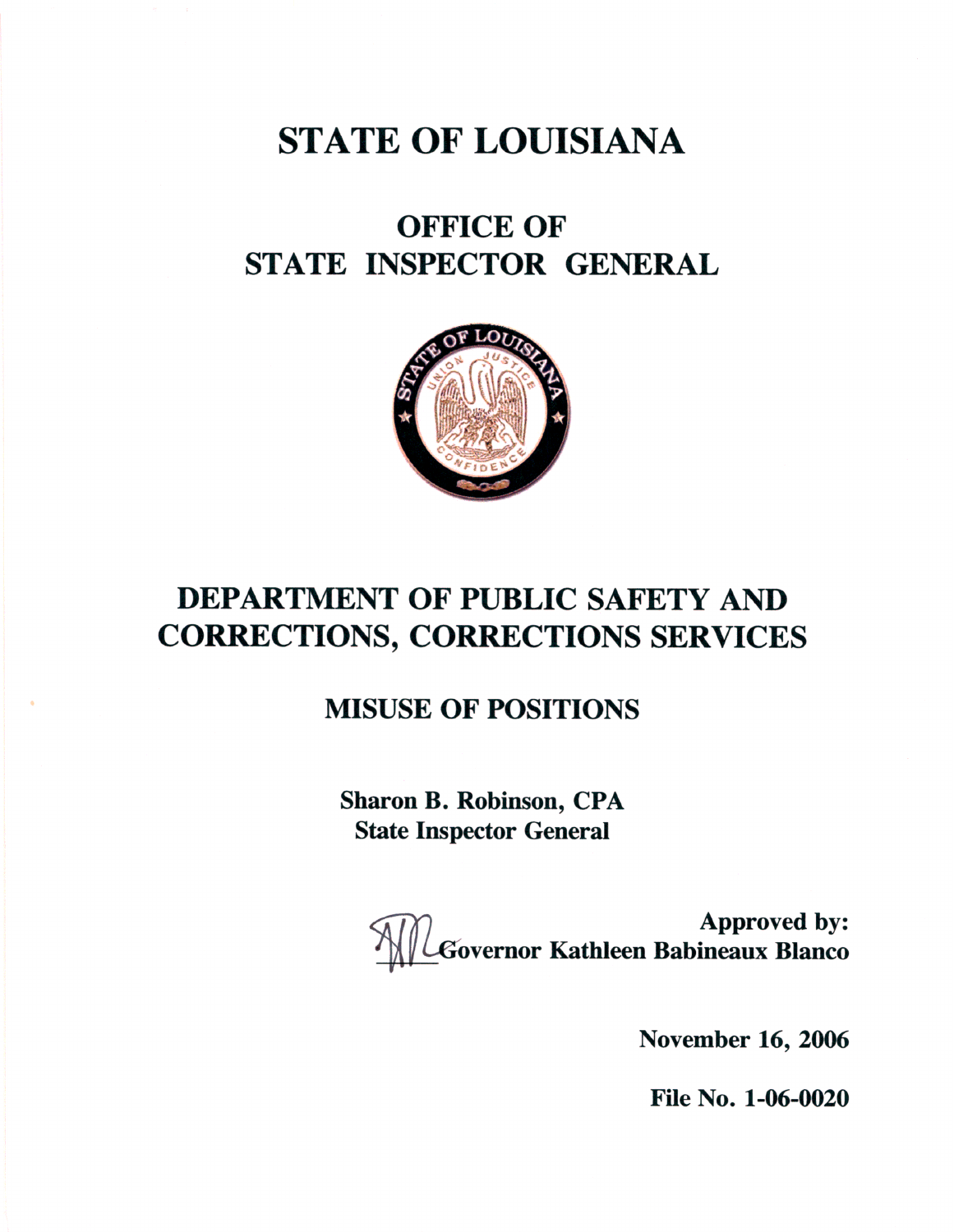## **Table of Contents**

#### **Letter to the Governor**

|                                                              | 3       |
|--------------------------------------------------------------|---------|
|                                                              | 3       |
| <b>Findings and Recommendations</b>                          |         |
|                                                              | 5<br>11 |
| <b>Appendix A –</b> Summary of Significant Personnel Actions |         |
| Appendix B - Response                                        |         |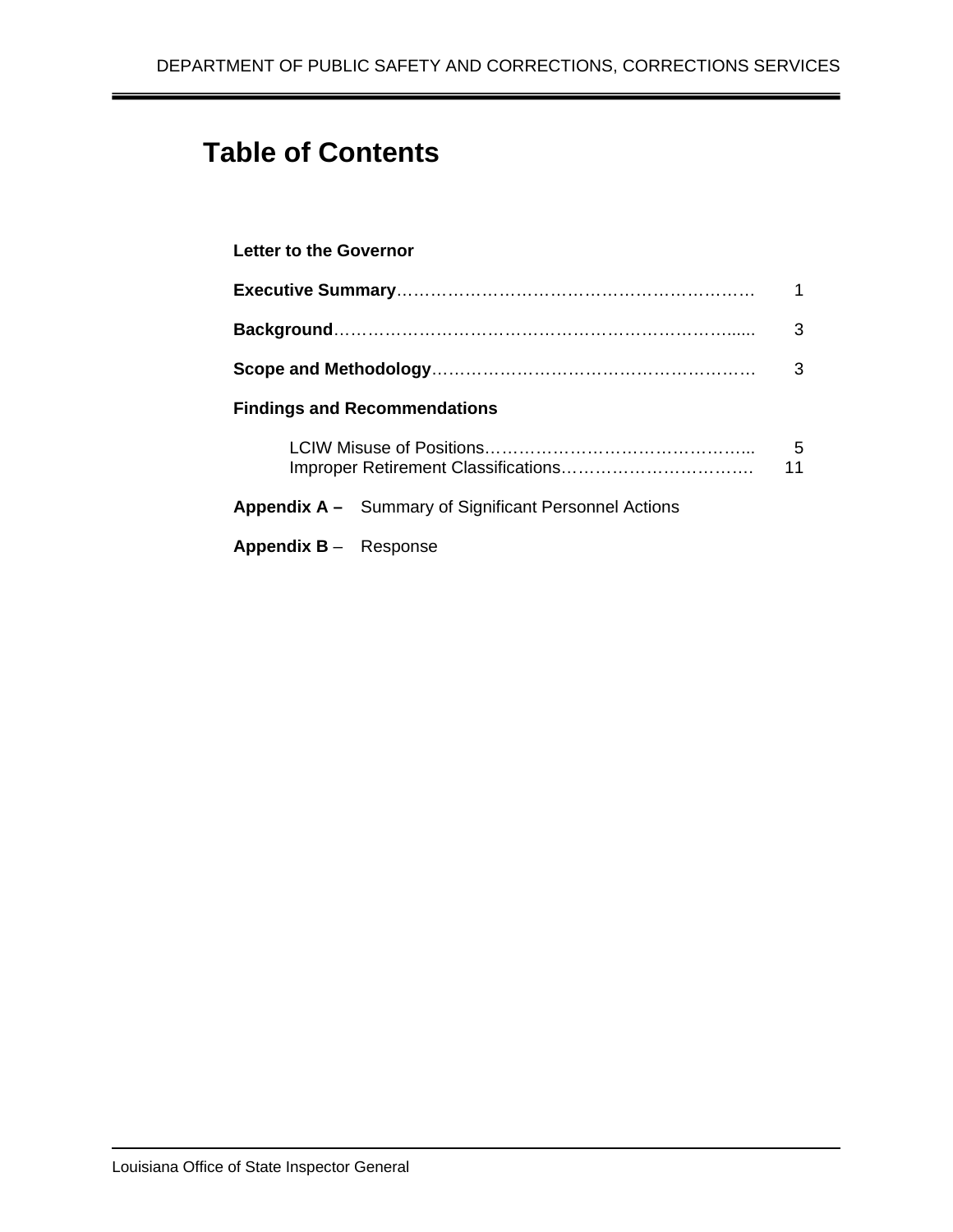

#### **State of Louisiana** DIVISION OF ADMINISTRATION

OFFICE OF STATE INSPECTOR GENERAL

Sharon B. Robinson, CPA (225) 342-4262 1-800-354-9548 FAX (225) 342-6761

KATHLEEN BABINEAUX BLANCO GOVERNOR

JERRY LUKE LEBLANC **COMMISSIONER OF ADMINISTRATION** 

November 16, 2006

Honorable Kathleen Babineaux Blanco Governor of the State of Louisiana P.O. Box 94004 Baton Rouge, LA 70804-9004

Re: Case No. 1-06-0020

 $\hat{\mathcal{Z}}_i$ 

Dear Governor Blanco:

This report addresses concerns raised about the operations of the Louisiana Correctional Institute for Women (LCIW). The report includes nine recommendations that, if implemented, could help improve LCIW.

We provided a report draft to the secretary of the Department of Public Safety and Corrections, Corrections Services. The department's response is included as Appendix B.

Respectfully submitted,

dinson harm.

Sharon B. Robinson, CPA **State Inspector General** 

SBR/aa

Enclosure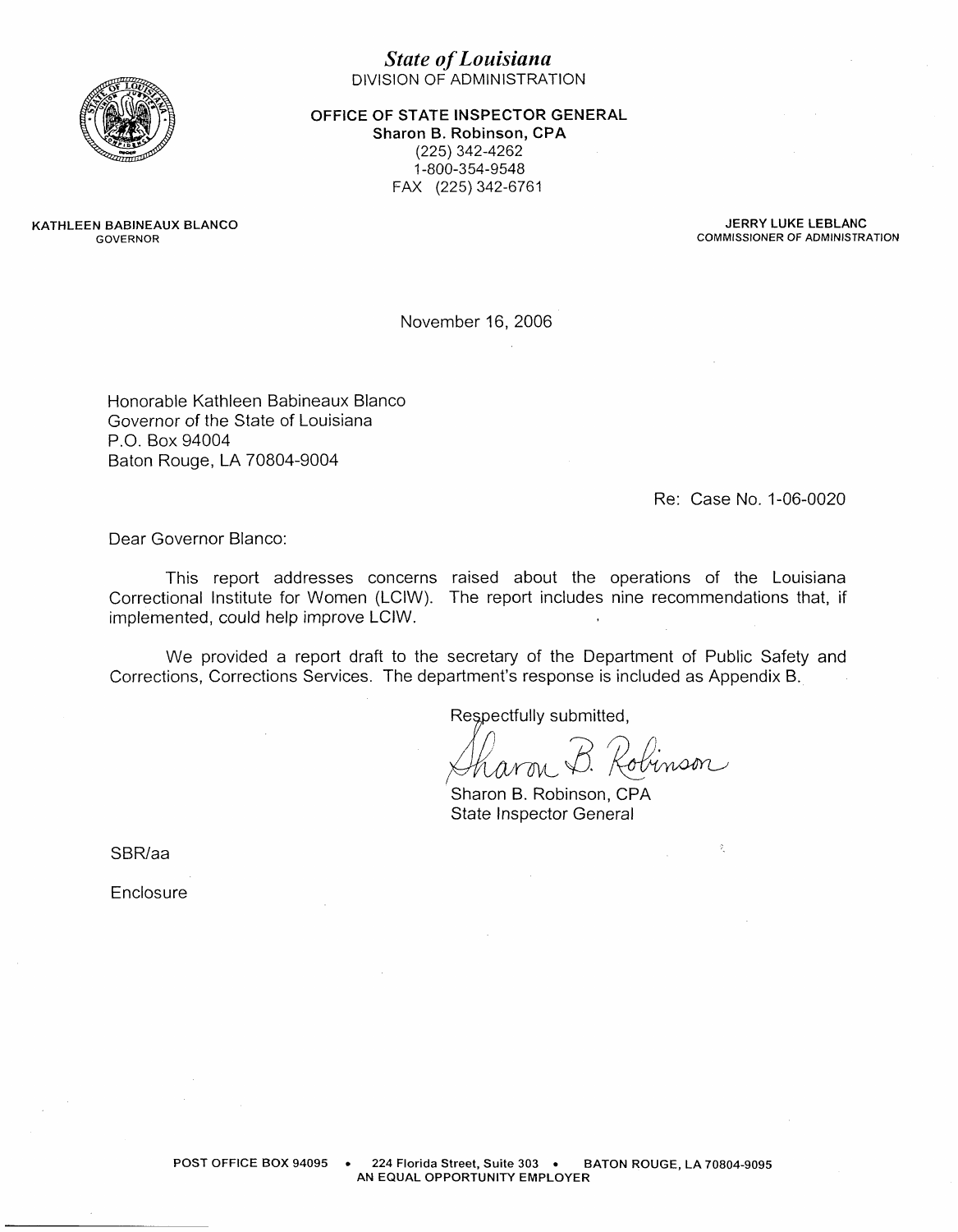## **Executive Summary**

### Audit Initiation

On March 30, 2006, the Office of State Inspector General began investigating a complaint alleging that two Department of Public Safety and Corrections, Corrections Services employees' job histories contain questionable personnel actions. One employee works for Dixon Correctional Institute and the other for Louisiana Correctional Institute for Women (LCIW). The complaint also alleged these two employees might be enrolled in the wrong retirement system.

Our audit objective was to determine the validity of the allegations. We did not substantiate any improper personnel or retirement actions with the Dixon employee. We did substantiate improper personnel and retirement actions with the LCIW employee and other LCIW employees.

## Summary of Findings

- LCIW uses some of its positions in a manner that violates Department of State Civil Service hiring and promotion procedures. In addition, LCIW either could not provide written justification or provided misleading justification for some of the position changes.
- LCIW is not ensuring that only employees who are in security-related positions are enrolled in the Corrections secondary retirement component of the Louisiana State Employees Retirement System (LASERS). In addition, LASERS lacks policies and procedures that address the classification of employees who own a position in one retirement component, but are detailed (temporarily assigned) to a position in another component.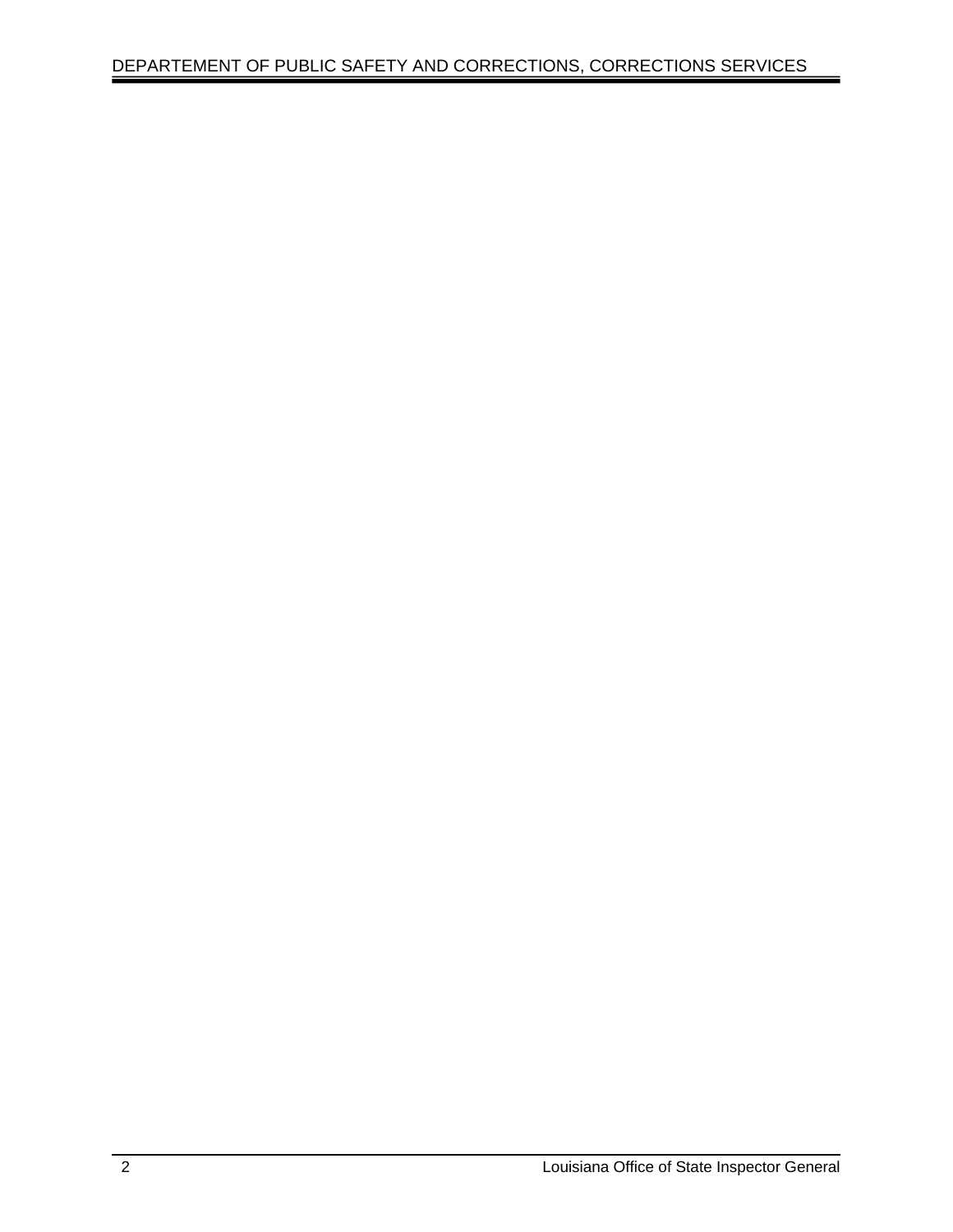## **Background**

The Department of Public Safety and Corrections is comprised of three major areas: Corrections Services, Public Safety Services, and Youth Services. Corrections Services serves to provide custody, control, and care of law offenders to ensure the safety of the public.

There are thirteen adult institutions under the authority of Corrections Services. Corrections Services Headquarters supports the management and operations of the adult institutions.

Louisiana Correctional Institute for Women (LCIW), located in St. Gabriel, opened in 1973. The prison is located on a 200-acre tract of land. LCIW currently has 291 employees with a 2007 fiscal year operating budget of over \$20 million.

The LCIW warden, Mr. Johnnie Jones, has been on administrative leave (suspended with pay) since April 18, 2006. Prior to going on administrative leave, Warden Jones, as appointing authority, was responsible for approving all LCIW position appointments and other related personnel actions.

## **Scope and Methodology**

We conduct our audits in accordance with *Principles and Standards for Offices of Inspector General* as promulgated by the Association of Inspectors General.

Our audit scope included reviewing personnel actions and retirement system membership for the Dixon employee and LCIW employee named in the complaint. Due to findings associated with the LCIW employee, we expanded our scope to include personnel and retirement system activities of certain other LCIW employees. Our audit included LCIW personnel activities covering the period June 1996 through August 2006, and retirement system activities covering the period January 2004 to August 2006.

Our audit procedures included:

- 1. Reviewing pertinent state laws, rules, and regulations;
- 2. Interviewing pertinent employees of various state agencies;
- 3. Researching personnel and retirement information in the Integrated State Information System - Human Resources (ISIS HR);
- 4. Reviewing personnel files and other documents as we considered necessary.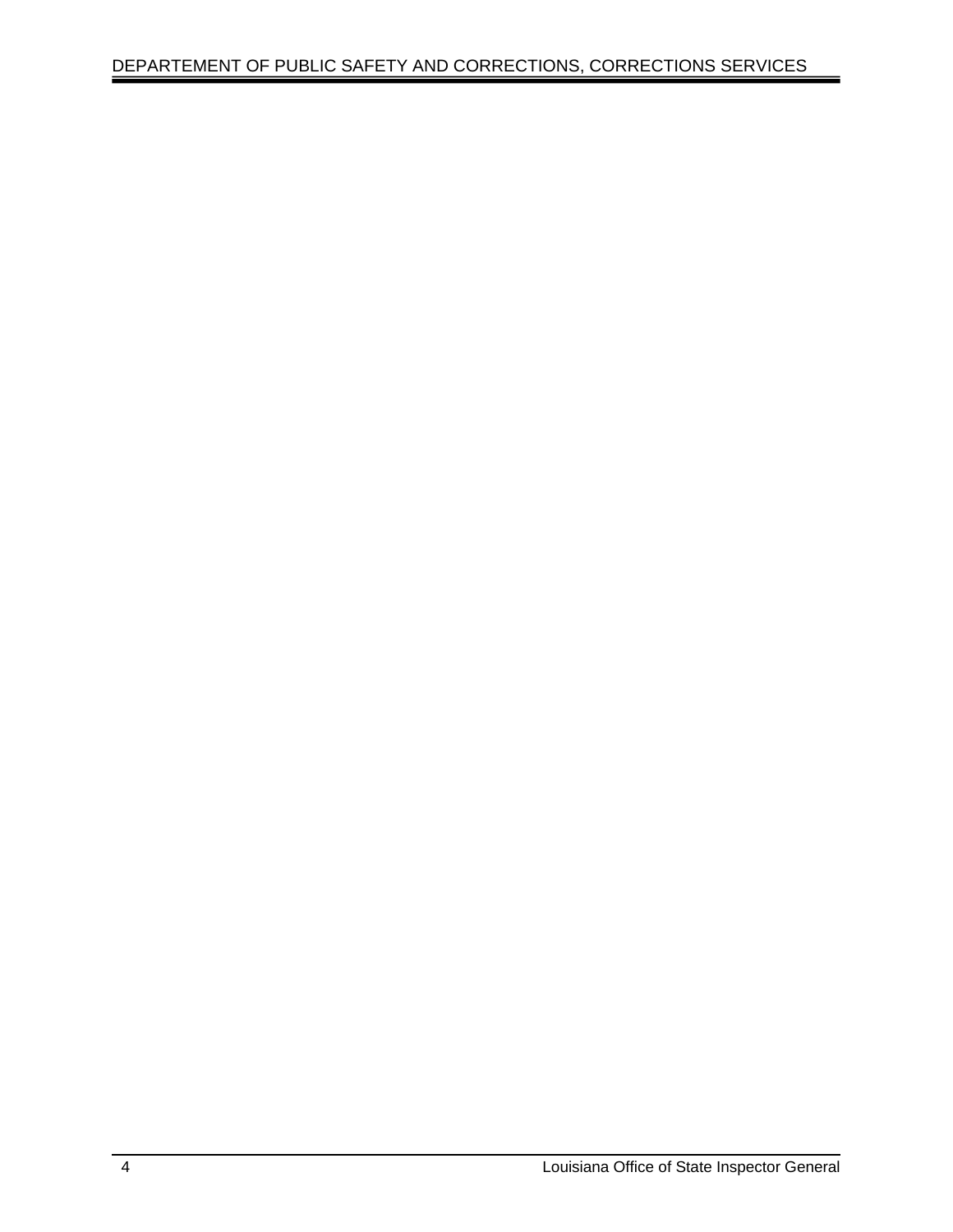## **LCIW Misuse of Positions**

LCIW uses some of its positions in a manner that violates Department of State Civil Service hiring and promotion procedures. In addition, LCIW either could not provide written justification or provided misleading justification for some of the position changes.

As a result, unqualified or less qualified personnel are placed in jobs. In addition, employees are credited with qualifying experience they do not possess, paid more or less than they deserve based on the duties actually performed, and are given improper salary increases. Furthermore, we found LCIW overpaid two employees at least \$31,567.

## **Hiring Practices**

LCIW hired employees into security-related positions, but had them performing clerical, accounting, and other administrative support duties. Civil Service Rule 5.2(d) requires that allocation of positions shall be based on those duties being actually certified as true by the appointing authority.

Security-related positions include job titles such as corrections cadet, corrections sergeant, and security officer. Employees occupying these positions are supposed to be working in the security areas of the prison performing duties that include the supervision, control, and custody of offenders.

The corrections cadet (entry level) and corrections sergeant (journeyman level) are classified positions. The security officer is an unclassified hourly position that Civil Service authorizes prisons to use on an as-needed basis to cover shifts for vacancies occurring from short-term illness, vacations, summer camps, or weekend military drill in the security area.

The following are examples of employees that LCIW hired into security-related positions but had them performing clerical, accounting, and other administrative support duties.

#### Karen Dunbar

LCIW initially hired Ms. Dunbar as a typist clerk on June 17, 1996. She remained in this job title from June 17, 1996, through January 2, 2000, except for some short intermittent separations from state service and a detail to an accounting specialist position from November 1, 1999, through January 1, 2000. She served in an unclassified student position from January 3, 2000 to February 16, 2003. On February 17, 2003, LCIW placed Ms. Dunbar into a security officer position. She remained in this position 16 months until LCIW appointed her noncompetitively, on a probationary basis, to a corrections cadet position on June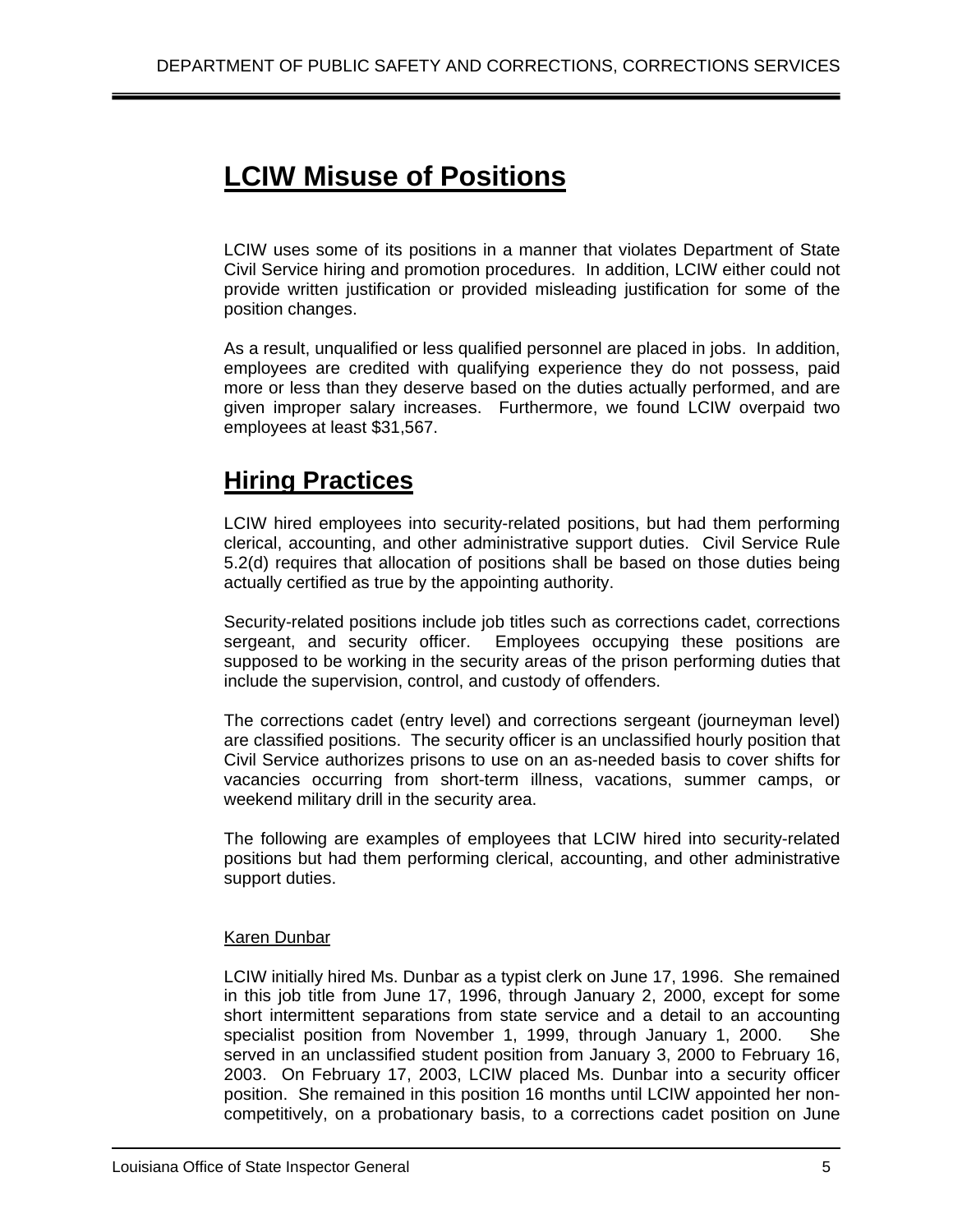21, 2004. On June 22, 2004, the day after being hired as a corrections cadet, she was detailed to an accounting specialist position and remained in this detail six months until December 19, 2004.

Civil Service defines "details to special duty" or "details" as referenced in this report, as the temporary assignment of an employee to perform the duties and responsibilities of a position other than the one which he is regularly assigned, without prejudice to his rights in his regular position.

According to Ms. Dunbar, since she started in 1996, she has always performed the same primary duty of maintaining the inmates' financial accounts. She stated she has never performed security duties.

Ms. Dunbar further stated the reason LCIW placed her in the corrections cadet position was to allow her time to obtain permanent status (minimum of six months from probationary appointment) and to take the required Civil Service test for the accounting specialist position. She said LCIW Deputy Warden Loetia Young and a former LCIW human resources manager instructed her in these matters. She said they knew the accounting specialist position was coming available and wanted her in permanent status when it did.

The former LCIW human resources manager confirmed that the purpose of the personnel actions with Ms. Dunbar was to allow her time to obtain a test score for the accounting specialist position. He also said that once Ms. Dunbar obtained permanent status, LCIW could fill the accounting specialist position internally from a promotional list rather than through the probational list. He also stated that Ms. Dunbar had already been performing the duties of the accounting specialist position.

Deputy Warden Young acknowledged that she instructed Ms. Dunbar to apply for the corrections cadet position although LCIW never intended for her to work in a security capacity. Deputy Warden Young said Ms. Dunbar was familiar with the accounting specialist duties.

For LCIW to have hired Ms. Dunbar to the accounting specialist position prior to her permanent status, she had to meet certain Civil Service requirements. She needed a certifiable test score of 90 or above or had to rank in the top five grade groups for all candidates taking the exam. After obtaining permanent status, which she did six months later on December 21, 2004, Ms. Dunbar only required a passing test score. Ms. Dunbar received a passing score of 79 on October 27, 2004, and LCIW promoted her to the accounting specialist position on February 28, 2005.

Ms. Dunbar's June 22, 2004 detail may have violated Civil Service Policy Standards for Details to Special Duty. The standards state that details are not intended to be used for the sole purpose of "getting an employee qualified." The standards warn agencies to avoid detailing probational employees if the detail would be a circumvention of the hiring rules. As an example, a probational employee hired in one job then detailed into a job for which he/she could not make a competitive grade.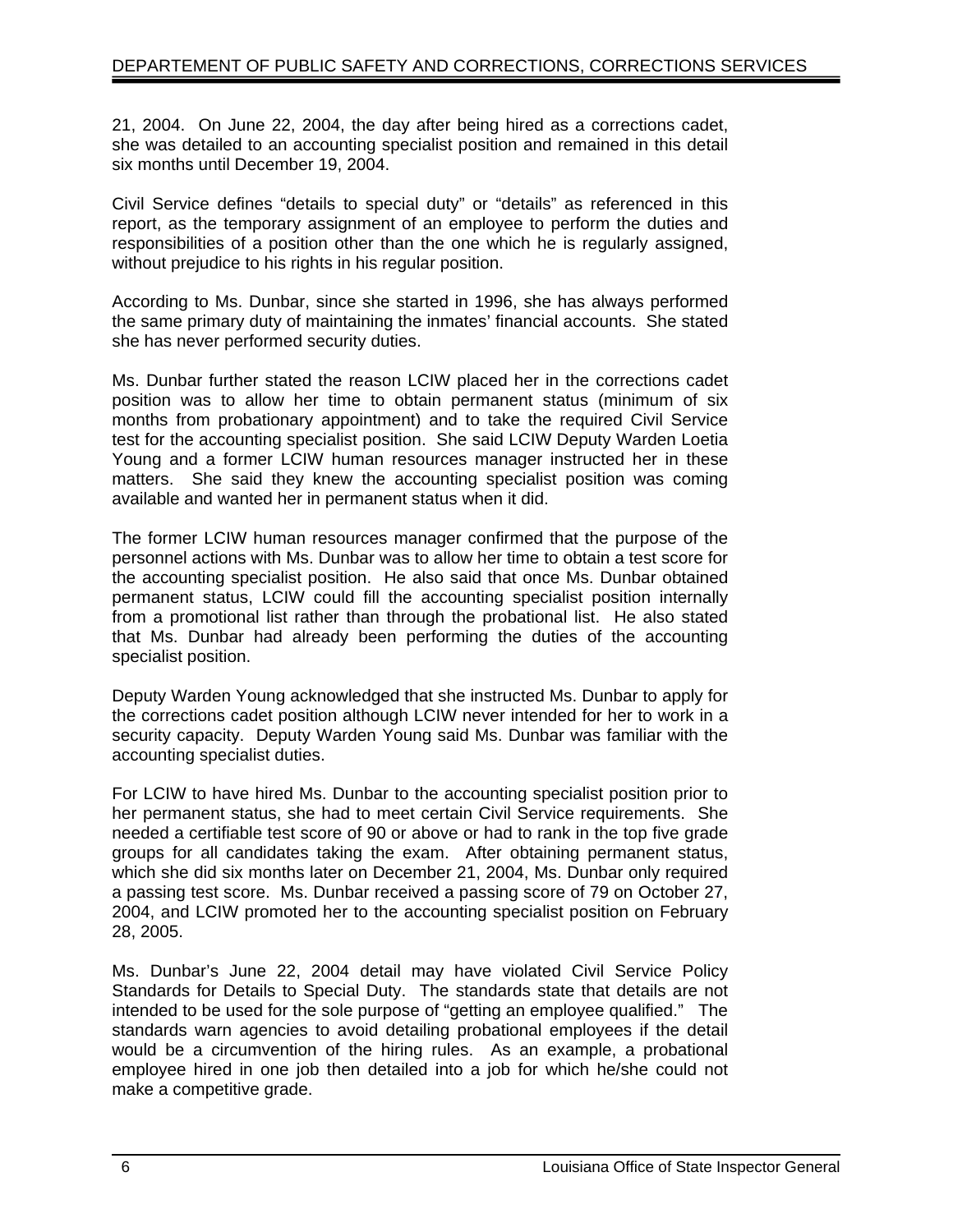LCIW was unable to provide us the written justification for Ms. Dunbar's June 22 detail. Civil Service Rule 8.16(d)(2) requires agencies to keep written justification for all details. The former LCIW human resources manager stated he is sure that Warden Jones told him to detail Ms. Dunbar. He said he would have prepared the documentation for the warden's signature and it should be in the personnel file. Warden Jones could offer no explanation of the detail and the reason.

**Overpayment** - Ms. Dunbar's salary increased from a bi-weekly rate of \$706 to \$1085 or approximately 54% with the June 22, 2004, detail to the accounting specialist position. According to Corrections Services Headquarters officials, Ms. Dunbar was entitled to her former salary as a previous permanent employee. However, we found LCIW erroneously used Ms. Dunbar's former monthly rate of \$1085 as the bi-weekly rate for the salary calculations. As a result, Ms. Dunbar should have only received a 15% bi-weekly salary increase to \$812, the entrylevel rate for the accounting specialist. We calculated that Ms. Dunbar was overpaid approximately \$20,769 between June 22, 2004 and June 18, 2006 (approximately two years).

LCIW provided misleading written justification for a second detail of Ms. Dunbar to an accounting specialist position on December 22, 2004. This misleading justification may violate Civil Service Rule 14.1(j) that forbids any person from making a false statement, certificate, mark, or rating, to any appointment or employment.

According to the justification memorandum (no date shown) approved by Warden Jones, this second detail was to serve as a testing period to determine if Ms. Dunbar could handle the functions of the job. However, Ms. Dunbar has performed the same primary duties of maintaining the inmates' financial accounts since being hired in June 1996. The memorandum also stated the detail was needed to determine the employee's capabilities to function as a supervisor. However, Ms. Dunbar has never supervised anyone in her activities including this detail.

Warden Jones stated the human resources managers draft the justifications for details. He signs them after they bring them to him. He also said he believes they use generic language.

Appendix Table A-1 summarizes Ms. Dunbar's job history.

#### Trulinda Johnwell

LCIW hired Trulinda Johnwell as a student worker on June 10, 2002. She remained in this position until she was placed in a security officer position on September 2, 2002. LCIW placed Ms. Johnwell into the corrections cadet position on April 14, 2003. She held this position for approximately six months.

According to Ms. Johnwell, she has never performed security duties at LCIW although she had these job titles. She stated while in these positions, she performed clerical duties. Her hire into the corrections cadet position resulted in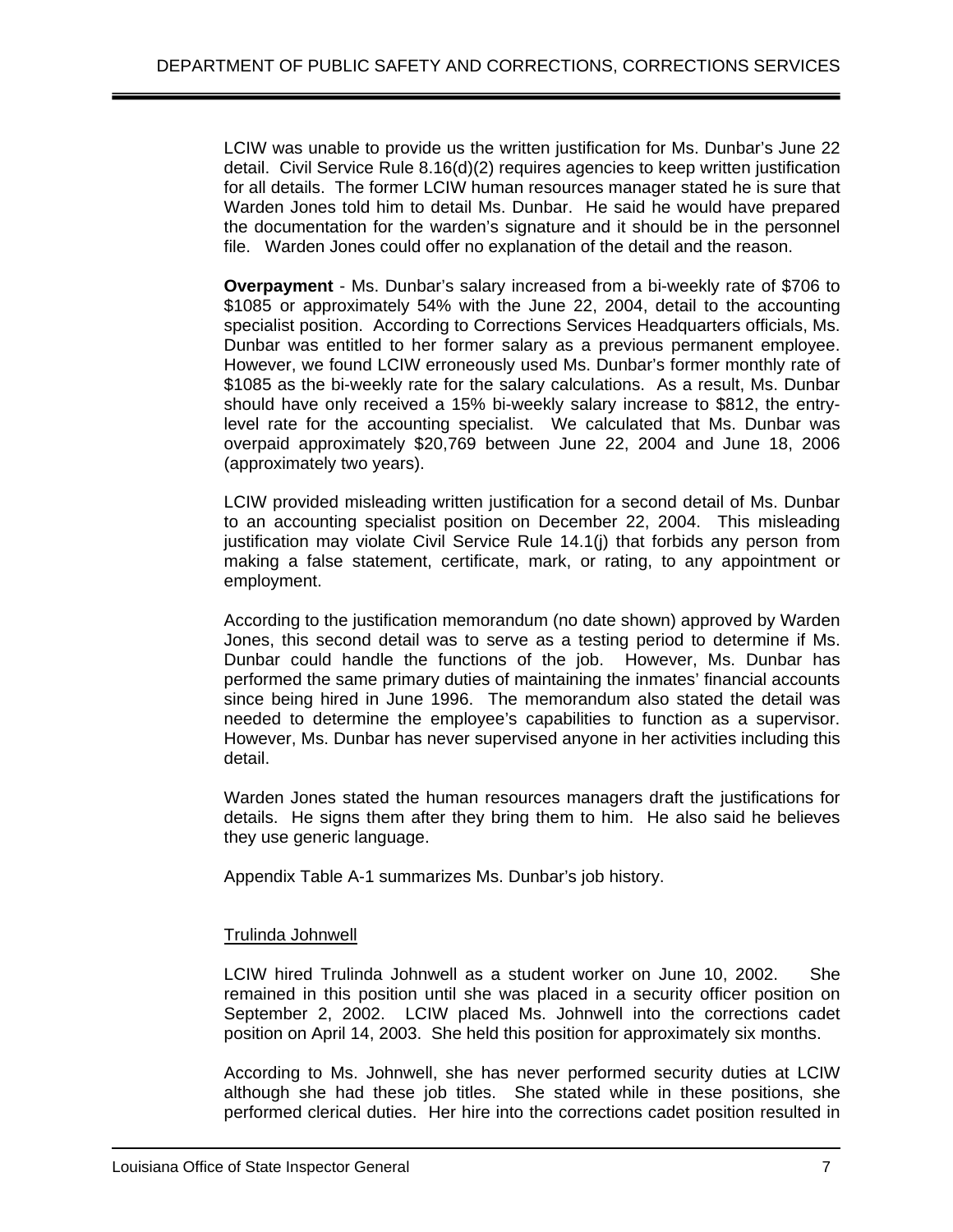a 44% pay increase. Ms. Johnwell was promoted to an office coordinator position on October 27, 2003.

Appendix Table A-2 summarizes Ms. Johnwell's job history.

#### Tonia Hudson

Ms. Hudson worked as a clerk chief from February 11, 2002, until October 31, 2002. On November 1, 2002, LCIW assigned her to a corrections cadet position. Three days later, on November 4, 2002, LCIW detailed Ms. Hudson into an accounting specialist position.

LCIW was unable to provide us with the written justification for this detail. This violates Civil Service Rule 8.16(d)(2) that requires agencies to keep written justification for all details.

Ms. Hudson stated she spent three days in the corrections cadet position but never performed security duties. She said she was detailed into the accounting specialist position because there was a need for someone to handle payroll. Warden Jones stated he was not familiar with these personnel actions.

**Overpayment** - During our audit, Corrections Services Headquarters informed us that LCIW has overpaid Ms. Hudson approximately \$10,798 for the period November 4, 2002, through May 16, 2006. The overpayment was caused by two significant actions. First, when LCIW detailed Ms. Hudson on November 4, 2002, it improperly increased her salary 11% when she was only entitled to a 7% increase. Second, on June 4, 2003, LCIW increased her salary 10.5% with no associated personnel action (change in GS level, position number, job title).

Appendix Table A-3 summarizes Ms. Hudson's job history.

#### Cheryl Hasten

LCIW hired Ms. Hasten into a security officer position on January 17, 2005. She remained in this job title until May 22, 2005. As a security officer, Ms. Hasten performed purchasing duties involving ISIS. On May 23, 2005, LCIW placed Ms. Hasten in a purchasing technician position. Ms. Hasten said she has never performed security duties at LCIW.

#### Nashia Steib

Ms. Steib represents a unique example of an LCIW employee occupying a security-related position but performing administrative duties. Unlike the previous named employees, Ms. Steib actually performed security-related duties for a portion of her LCIW work history.

LCIW had a need for personnel in its medical records section to comply with American Correctional Association (ACA) accreditation requirements. In an attempt to satisfy this need, LCIW moved three employees to the section. One of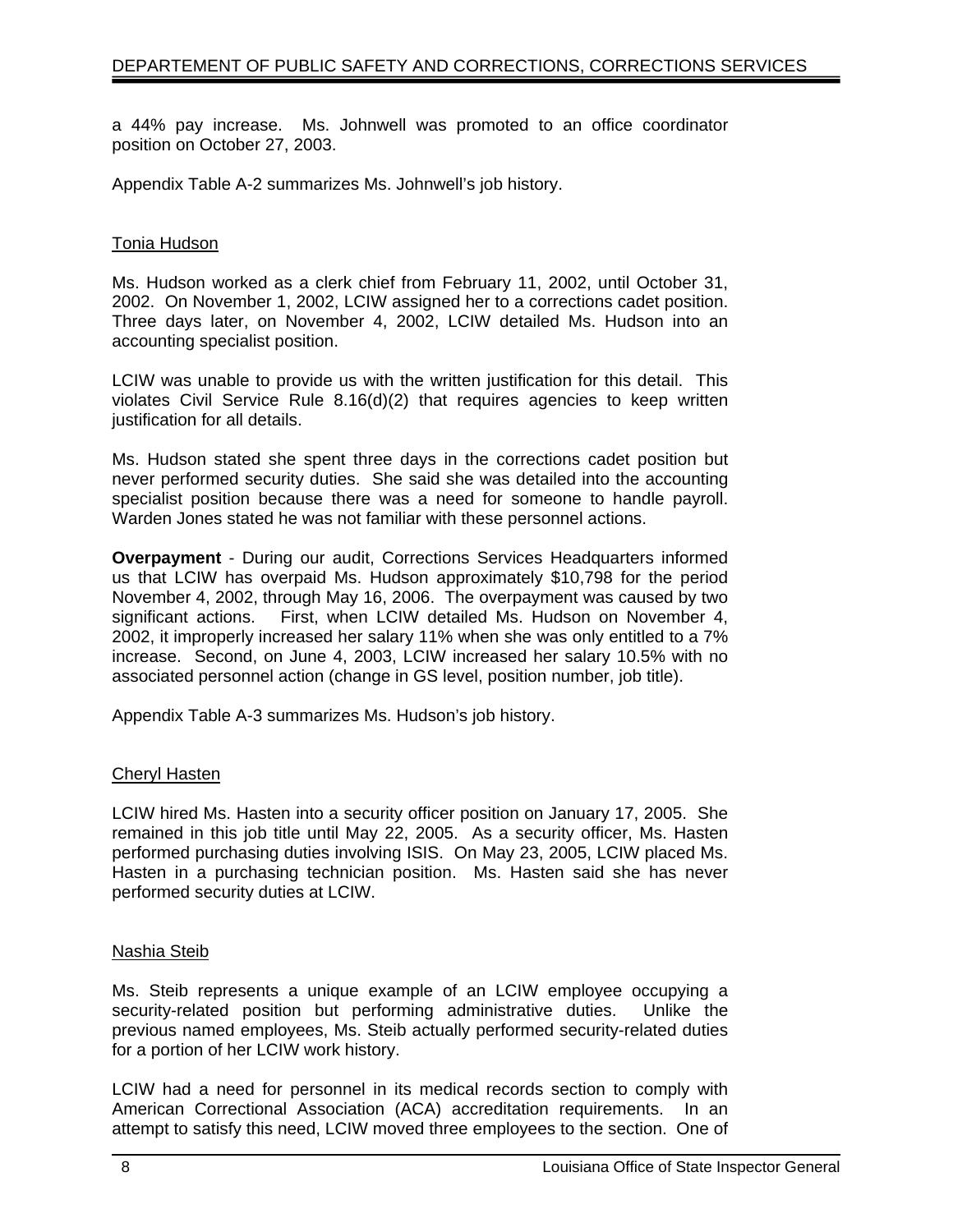the employees was Ms. Steib. She had been a corrections sergeant since October 27, 2003, performing security duties.

Ms. Steib stated LCIW reassigned her to the medical records section in January 2005 to assist with organizing the medical records, which were in disarray. Ms. Steib has remained a corrections sergeant despite performing record management duties.

Warden Jones stated it would be difficult to get the required positions for the medical records section considering the budget cuts the prison has incurred. Warden Jones stated it is common for security personnel to work in other capacities within the prison. He stated other prisons are doing this also. He said if there were a particular need, he would fill the need. He said he has fewer employees to perform the same tasks.

### **Promotion Practice**

LCIW has promoted two employees to the corrections sergeant position who did not meet the minimum requirements. Civil Service Rule 9.2(a) states, permanent appointment of a probationary employee shall begin upon certification by the appointing authority that the employee has met the required standard of work during the probationary period.

#### Karen Dunbar

Civil Service minimum qualifications for the corrections sergeant job title require that applicants possess at least six months experience in a security capacity. However, LCIW promoted Ms. Dunbar from a corrections cadet position to a corrections sergeant position on December 21, 2004, without her having any security experience. Although Ms. Dunbar has held correctional job titles, she has always performed administrative support duties at LCIW. This personnel action resulted in a 7% salary increase to which Ms. Dunbar was not entitled.

Warden Jones stated the promotion to corrections sergeant from the corrections cadet position is automatic. When questioned about the legality of the action considering Ms. Dunbar not being qualified, he stated that he relies on his human resource section to advise him of what he can do.

LCIW Administrative Director Robyn Walker, who served as Ms. Dunbar's supervisor, signed a form certifying that Ms. Dunbar met the Civil Service requirements for reallocation to the corrections sergeant position effective December 21, 2004. Ms. Dunbar also signed the form. This action may violate Civil Service Rule 14.1(j) prohibiting any person from making a false statement, mark, or rating, to any appointment or employment.

According to Ms. Walker, she was not sure if she should sign the form since she (Walker) was not a security supervisor. She said Human Resource Manager Linda Trotter and Deputy Warden Loetia Young told her the form was just a formality.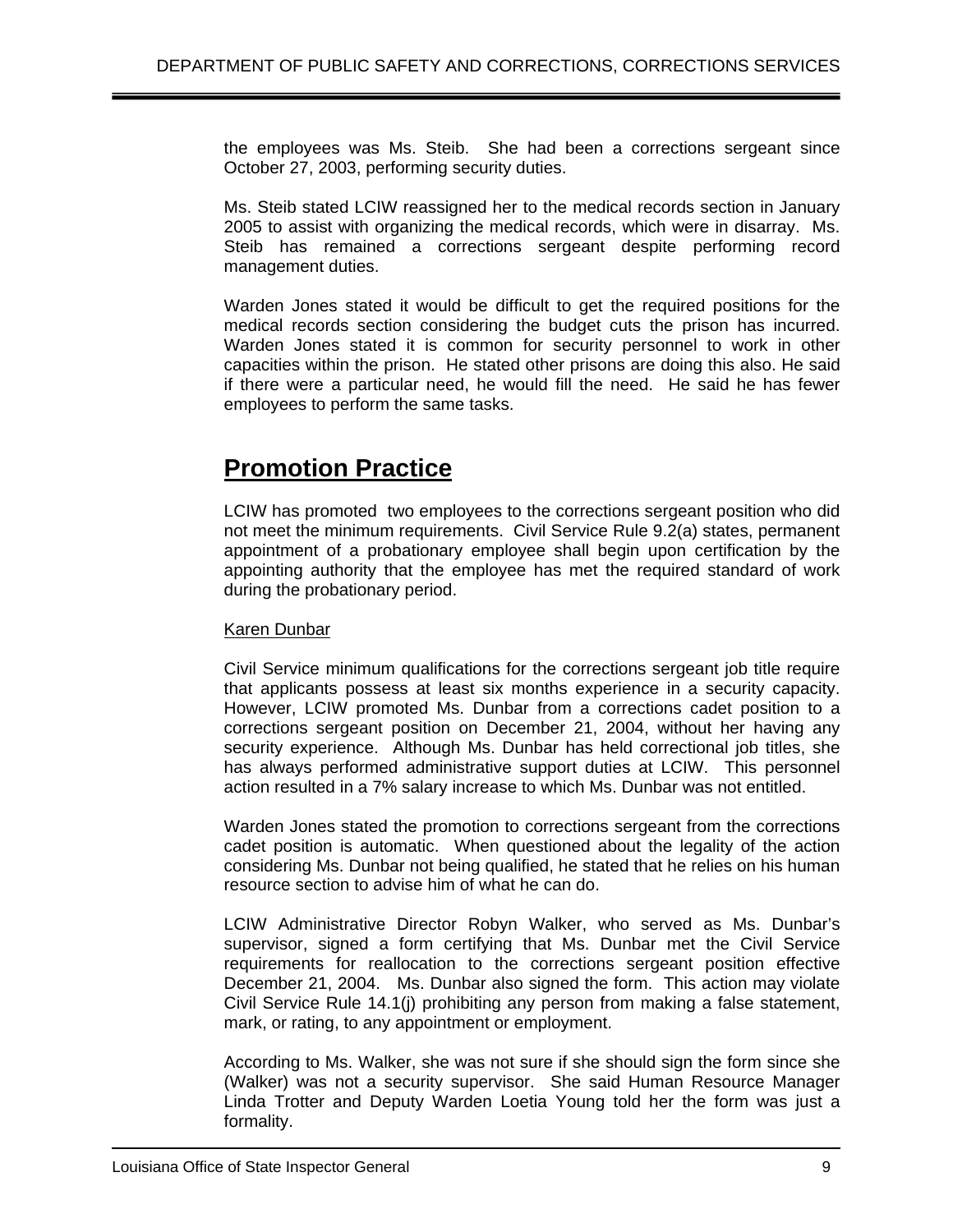Appendix Table A-1 summarizes Ms. Dunbar's job history.

#### Trulinda Johnwell

On October 14, 2003, LCIW promoted Ms. Johnwell to a corrections sergeant position without her meeting the requirements for the job. Ms. Johnwell did not have the required six months of security experience. According to Ms. Johnwell, she has never performed security duties for LCIW. Ms. Johnwell received an associated 7% pay increase to which she was not entitled. Warden Jones approved this personnel action.

Appendix Table A-2 summarizes Ms. Johnwell's job history.

#### Recommendations:

Corrections Services Headquarters should:

- 1. Review LCIW employees' actual job duties, particularly those working in administrative support areas, to ensure the positions are allocated to the proper job titles.
- 2. Ensure LCIW discontinues the practice of using security-related positions for non-security duties.
- 3. Evaluate the human resource needs of its prisons and take action to ensure human resource utilization is efficient and in the best interest of the state.
- 4. Develop and initiate a plan to recover overpayments to Ms. Karen Dunbar and Ms. Tonia Hudson.
- 5. Consider requiring LCIW to provide it all personnel actions involving details and the associated written justification for review and approval.
- 6. Closely monitor LCIW personnel action activities particularly successive salary increases that appear above the norm.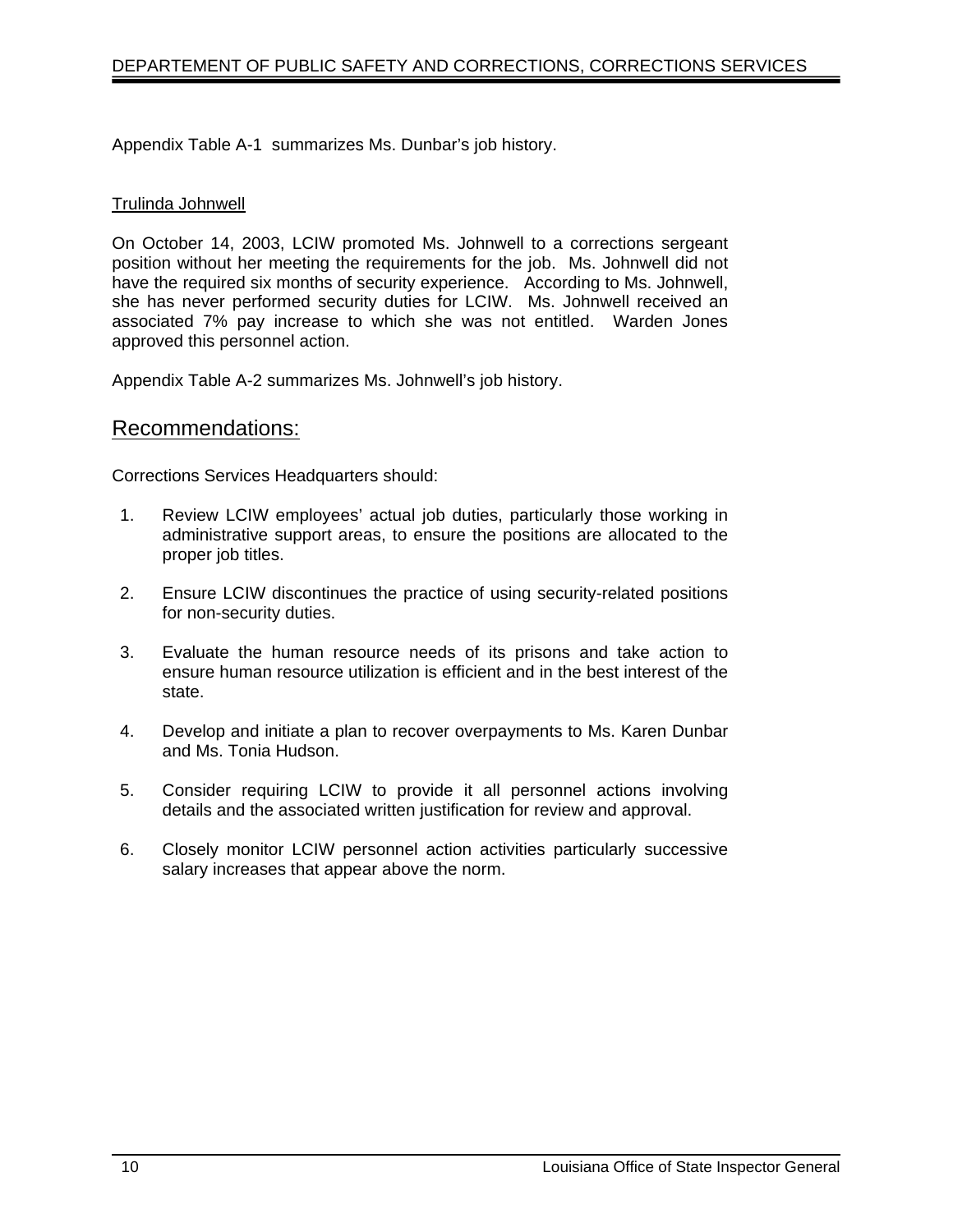## **Improper Retirement Classifications**

LCIW is not ensuring that only employees who are in security-related positions are enrolled in the Corrections secondary retirement component of the Louisiana State Employees Retirement System (LASERS). In addition, LASERS lacks policies and procedures that address the classification of employees who own a position in one retirement component, but are detailed (temporarily assigned) to a position in another component.

LSA-R.S. 11:601 provides for a secondary retirement component to the regular LASERS system that restricts membership to wardens, correctional officers, probation and parole officers, and security personnel employed by DPSC. LASERS refers to this component as the Corrections secondary retirement component. DPSC administration staff and regular employees are not eligible for the secondary component and should be enrolled as regular LASERS members.

The following table depicts some key differences in the regular system and the Corrections secondary retirement component:

|                                                                               |                                           | <b>Regular Retirement   Corrections Secondary</b> |  |  |
|-------------------------------------------------------------------------------|-------------------------------------------|---------------------------------------------------|--|--|
|                                                                               | <b>System</b>                             | <b>Retirement Component</b>                       |  |  |
| <b>Eligible for Retirement</b>                                                | After 30 years of state After 25 years of |                                                   |  |  |
|                                                                               | service at any age                        | state service at any age                          |  |  |
| <b>Benefit Rate</b>                                                           | 2.5% per year of                          | 3.33% per year of                                 |  |  |
|                                                                               | creditable service                        | creditable service                                |  |  |
| <b>Employees' Contribution  </b>                                              | 7.5% of earned                            | 9.0% of earned                                    |  |  |
| Rate                                                                          | compensation                              | compensation                                      |  |  |
| Source: Prepared by Inspector General's staff using information obtained from |                                           |                                                   |  |  |
| <b>LASERS</b>                                                                 |                                           |                                                   |  |  |

Retirement benefits are calculated using three factors; employees' years of service, the applicable benefit rate, and average compensation of an employee's highest three years. For example, an employee retiring after 30 years of state service in the regular retirement system, whose highest monthly average compensation was \$2,000, would have monthly benefits calculated as follows:

\$2,000 x 30 years x  $2.5% = $1,500$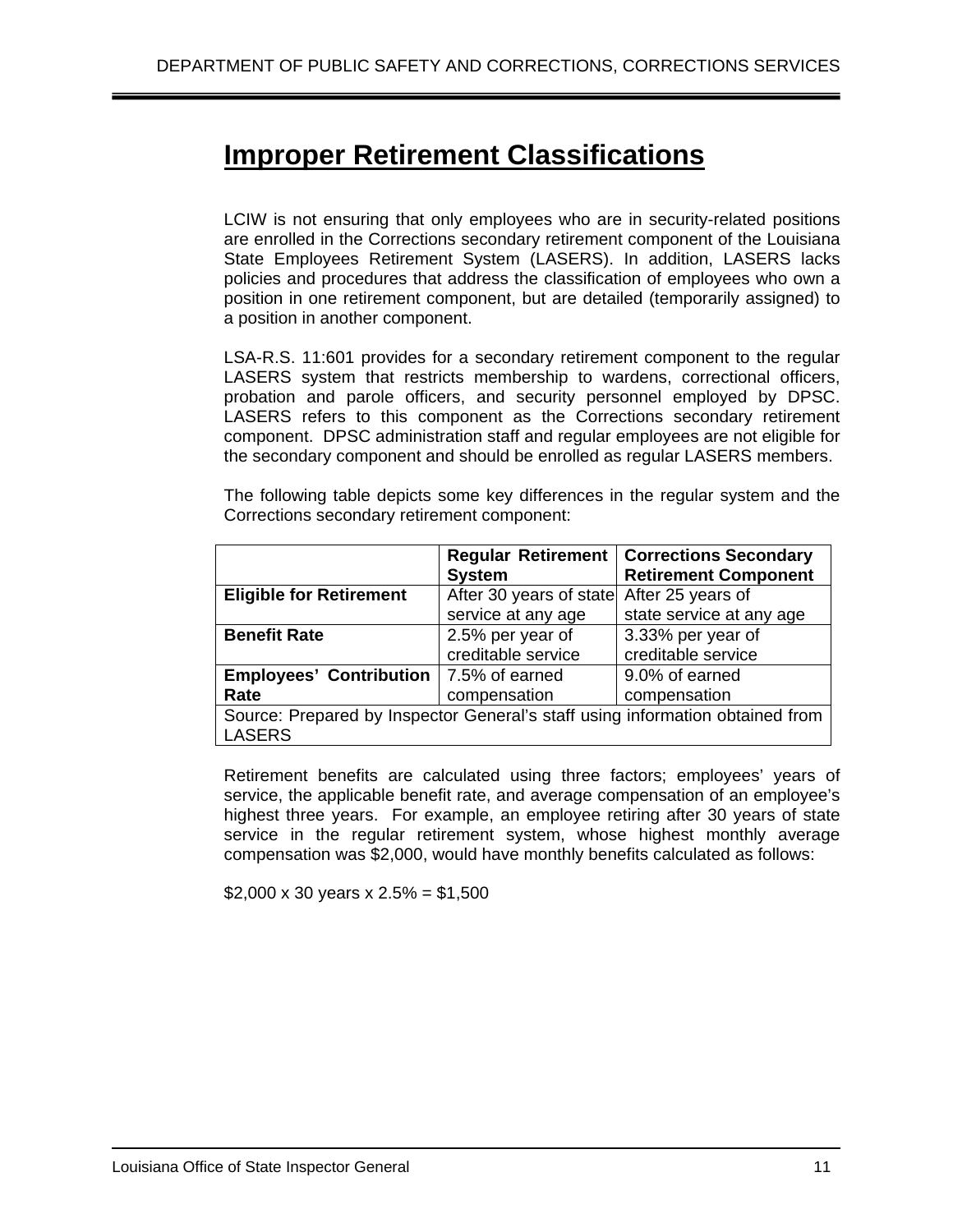The following table shows the amount of time an employee would have to work to receive 100% of his/her salary in the two retirement components:

#### **Employee John Doe**

|                                                                               | Average             | Years of       | <b>Benefit Rate</b> | <b>Benefit</b> |  |
|-------------------------------------------------------------------------------|---------------------|----------------|---------------------|----------------|--|
|                                                                               | <b>Compensation</b> | <b>Service</b> |                     |                |  |
| Regular                                                                       | \$2,000             | 40 years       | 2.5%                | \$2,000        |  |
| <b>Retirement System</b>                                                      |                     |                |                     |                |  |
| <b>Corrections</b>                                                            | \$2,000             | 30 years       | 3.33%               | \$2,000        |  |
| <b>Secondary</b>                                                              |                     |                |                     |                |  |
| Source: Prepared by Inspector General's staff using information obtained from |                     |                |                     |                |  |
| <b>LASERS</b>                                                                 |                     |                |                     |                |  |

We found the following two employees were improperly enrolled in the Corrections secondary retirement component:

#### Karen Dunbar

Ms. Dunbar began contributing to the Corrections secondary component on June 21, 2004, the date she was hired into the corrections cadet position. LCIW detailed Ms. Dunbar to an accounting specialist position the next day. Ms. Dunbar remained in the secondary component despite not performing correctional duties and being detailed to an accounting specialist position. On February 28, 2005, LCIW promoted her to the accounting specialist position. However, LCIW did not enroll Ms. Dunbar into regular LASERS until June 2006, after our audit work began.

#### Dean Lehrke

Mr. Lehrke served as a correctional officer for another DPSC prison for approximately two and one half years. During that time, Mr. Lehrke was a member of the Corrections secondary component. On June 6, 2005, he transferred to LCIW to work as a warehouse manager. On that date, LCIW should have ensured Mr. Lehrke was transferred to the regular LASERS system. As of October 5, 2006, Mr. Lehrke is still improperly enrolled in the Corrections secondary component.

According to a LASERS official, it is the agencies' responsibility to submit a membership registration form to notify LASERS of an employees' retirement status change. LCIW did not complete the documents and submit them to LASERS for both employees. LCIW Human Resource Manager Linda Trotter could not explain why this was not done. She assumed it was an oversight.

#### Recommendations:

Corrections Services Headquarters should:

7. Ensure LCIW develops procedures to promptly notify LASERS of position changes affecting an employees' retirement system classification.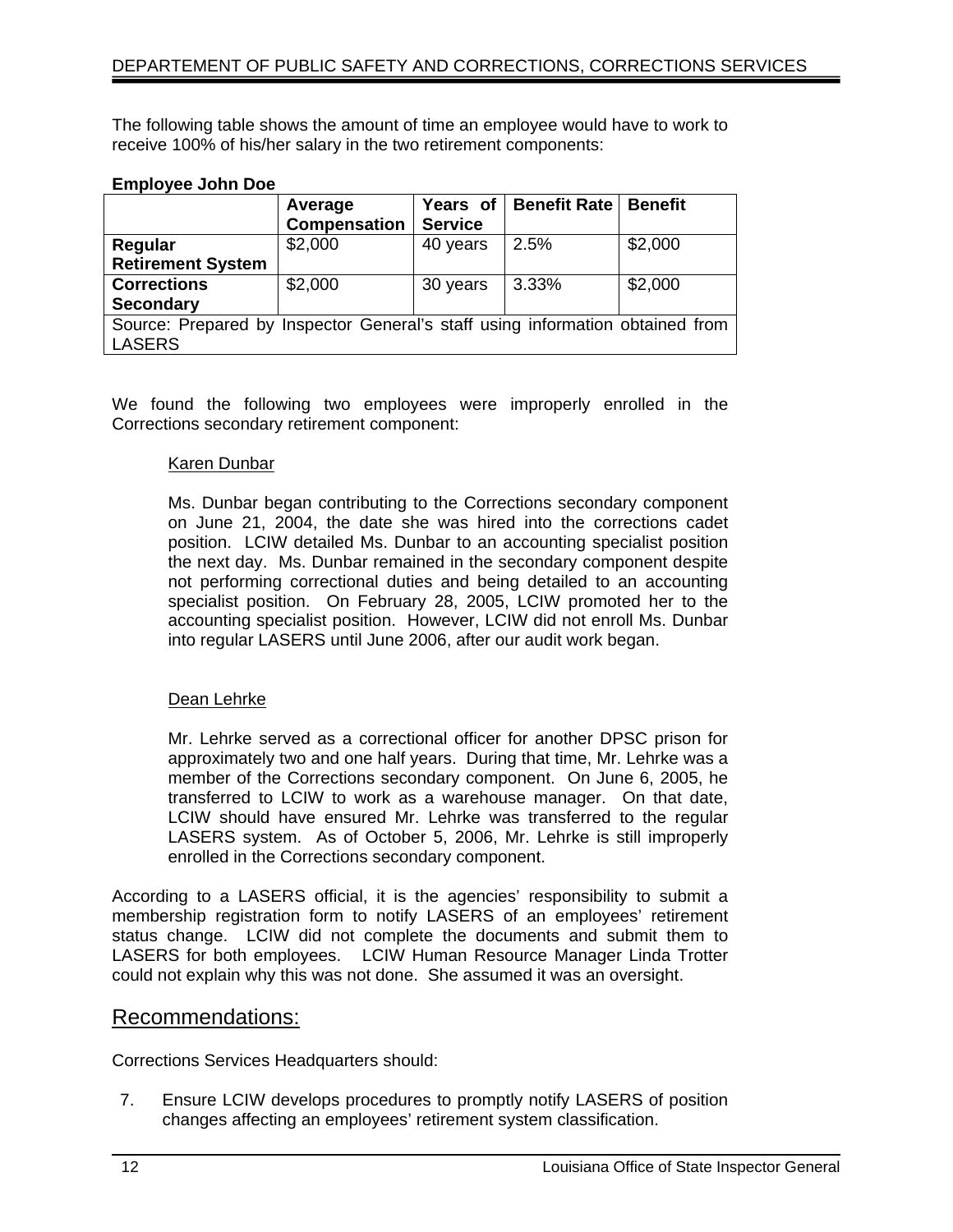- 8. Transfer Mr. Dean Lehrke from the Corrections secondary retirement component to the regular LASERS system.
- 9. Work with LASERS to develop formal written policies and procedures that address how the department should classify employees who "own" a position in one retirement component but are detailed to a position in another component.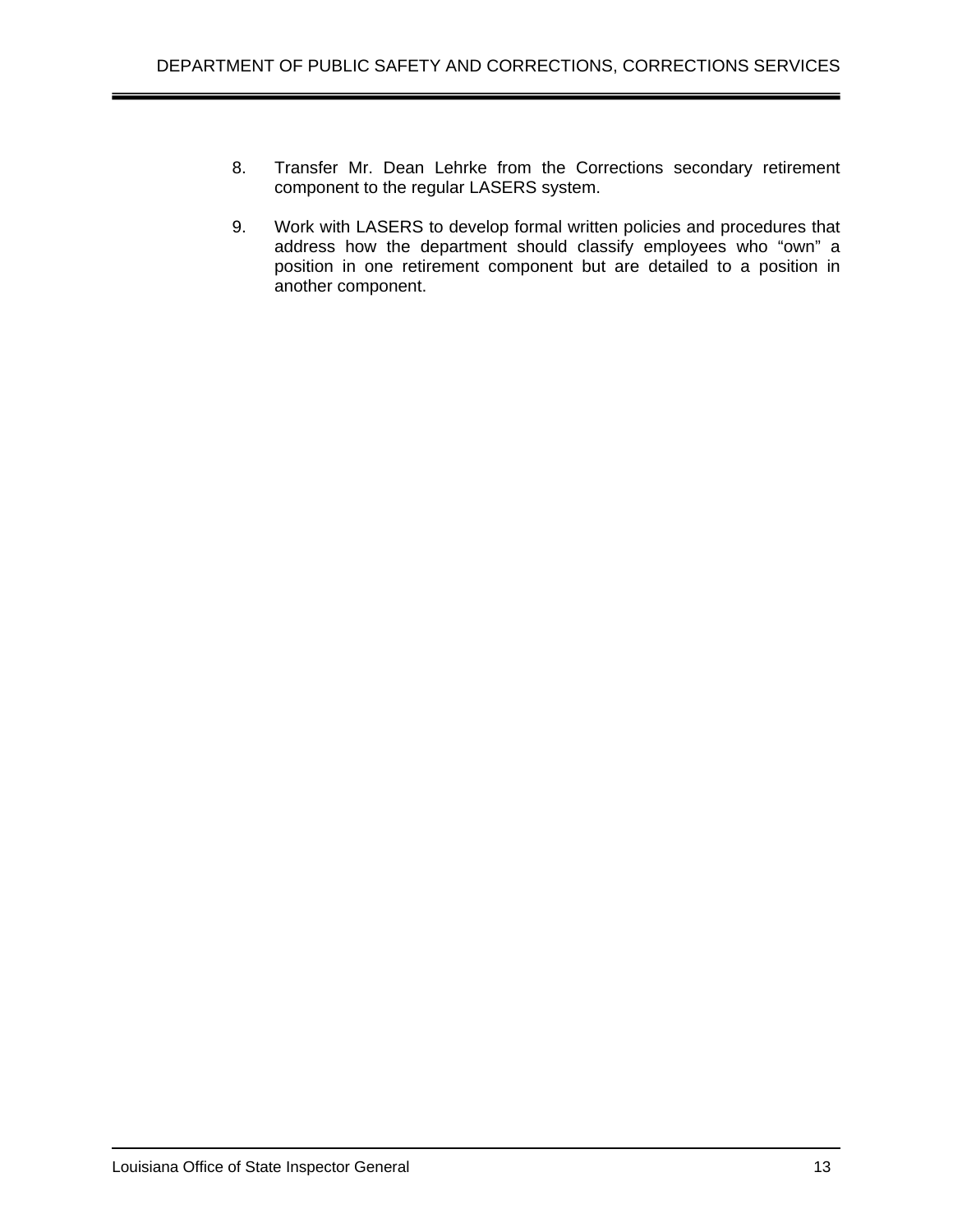# **APPENDIX A**

**Summary of Significant Personnel Actions**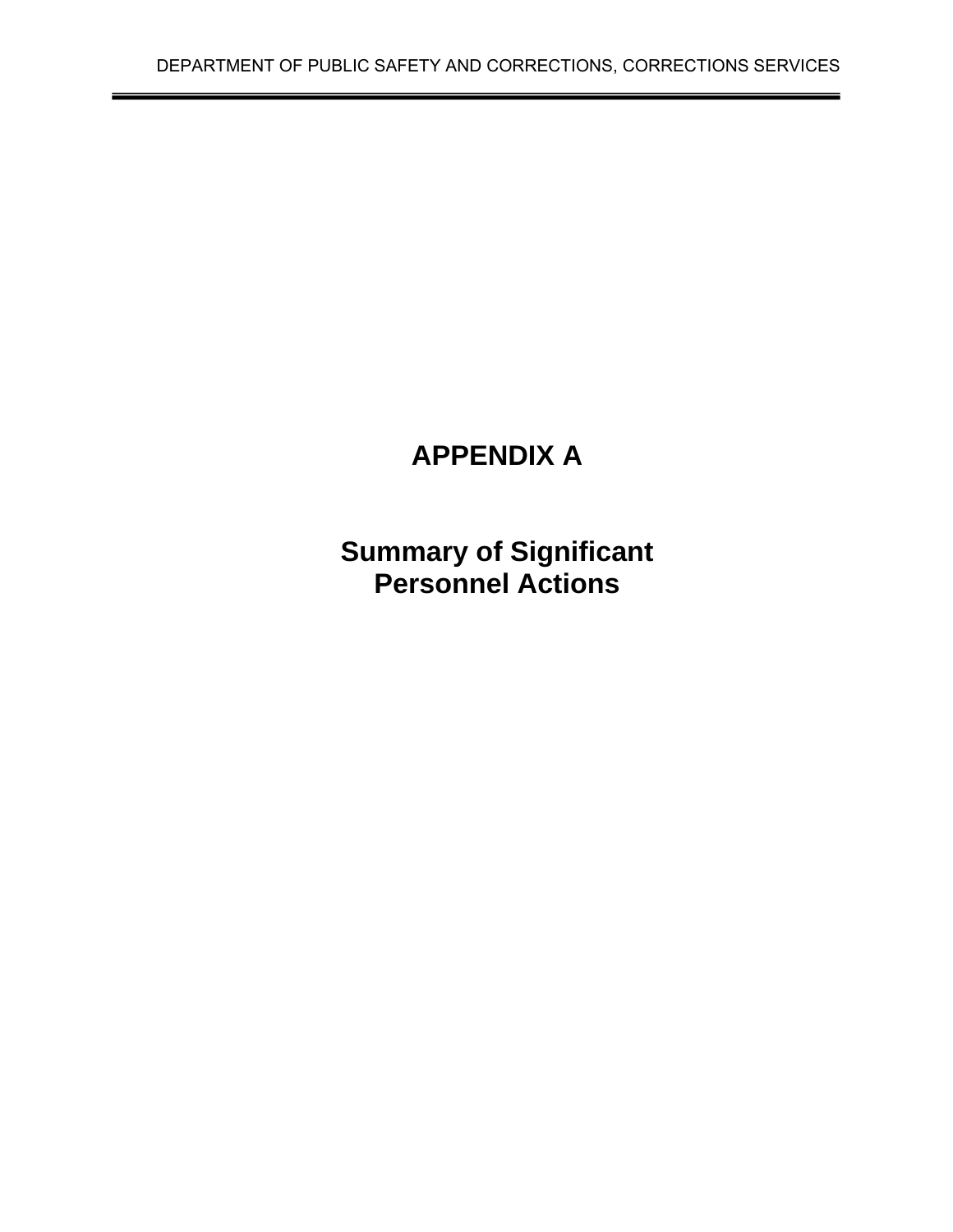The tables in this Appendix provide an overview of some significant personnel actions that took place for some of the employees mentioned in this report. (Note: Shaded sections represent an irregularity in duties performed, or in retirement classification.)

| Date       | <b>Action</b>               | <b>Position</b>                     | <b>Duties</b><br><b>Performed</b> | <b>Retirement</b><br><b>Plan</b>            | <b>Bi-weekly</b><br><b>Salary</b> |
|------------|-----------------------------|-------------------------------------|-----------------------------------|---------------------------------------------|-----------------------------------|
| 6/17/1996  | <b>Initial Hire</b>         | <b>Typist</b><br>Clerk 3            | Administrative                    | Regular<br><b>State</b><br><b>Employees</b> | \$462.46                          |
| 1/3/2000   | Unclassified<br>Appointment | <b>Student</b><br>Worker            | Administrative                    | None                                        | \$492.00*                         |
| 2/17/2003  | Reassigned                  | Unclassified<br>Security<br>Officer | Administrative                    |                                             | \$652.00*                         |
| 6/21/2004  | <b>Hired</b>                | Corrections<br>Cadet                | Administrative                    | Corrections<br><b>Officers</b>              | \$706.40                          |
| 6/22/2004  | Detailed                    | Accounting<br><b>Specialist</b>     | Administrative                    |                                             | \$1,085.00                        |
| 12/20/2004 | <b>Ended detail</b>         | Corrections<br>Cadet                | Administrative                    |                                             | \$1,085.00                        |
| 12/21/2004 | Promoted                    | Corrections<br>Sergeant             | Administrative                    |                                             | \$1,207.38                        |
| 12/22/2004 | Detailed                    | Accounting                          | Administrative                    |                                             | \$1,207.38                        |
| 10/27/2004 | required<br>Passed<br>exam  | <b>Specialist</b>                   |                                   |                                             | \$1,207.38                        |
| 2/28/2005  | Promoted                    | Accounting<br><b>Specialist</b>     | Administrative                    | Corrections<br><b>Officers</b>              | \$1,291.90                        |

|  | Table A-1 ■ Karen Dunbar 's significant personnel actions |
|--|-----------------------------------------------------------|

Source: Prepared by Inspector General's staff using information obtained from ISIS, personnel files, and LASERS.

\* May be more or less depending on number of hours worked in the bi-weekly period.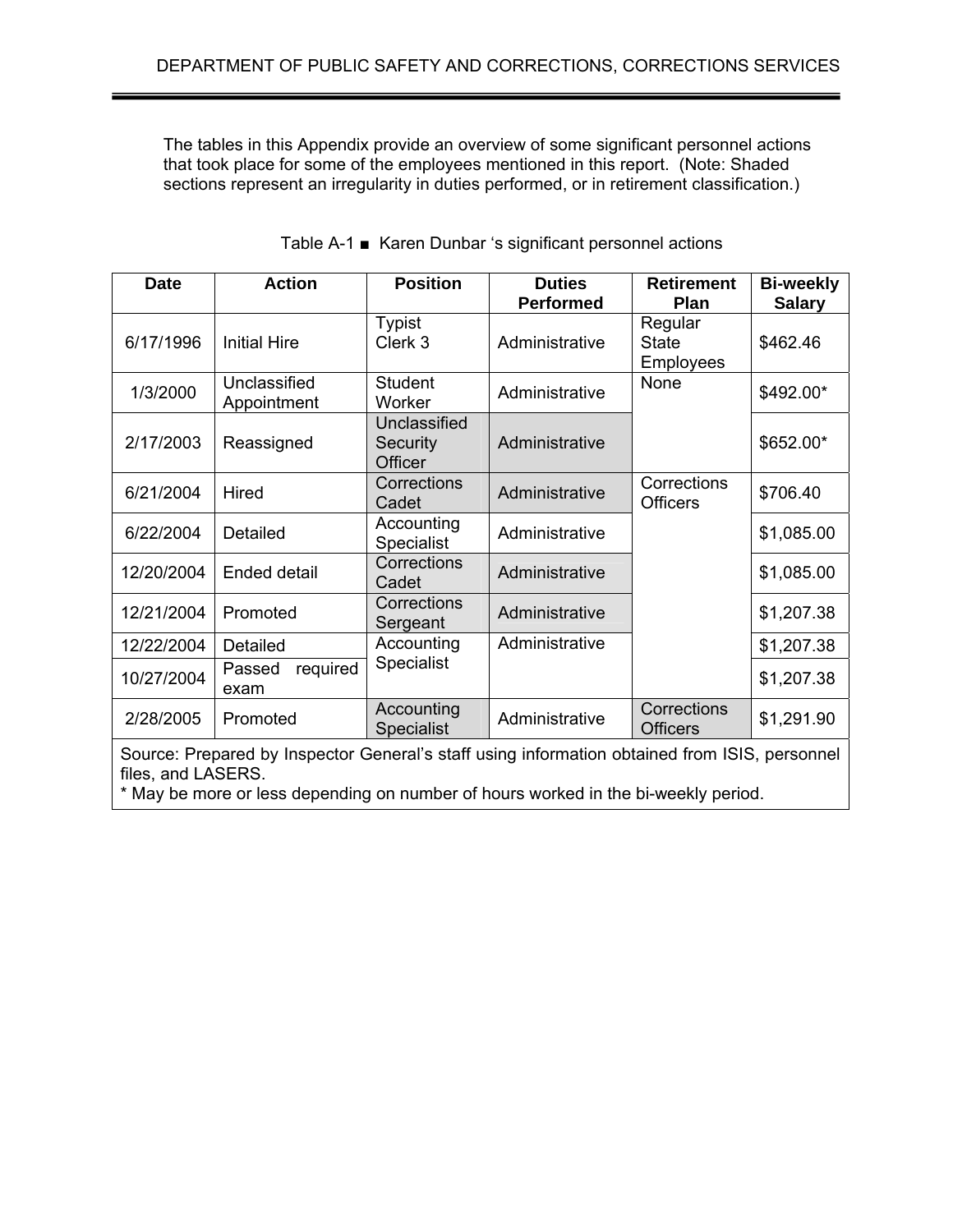| <b>Date</b>                                                                           | <b>Action</b>       | <b>Position</b>         | <b>Duties</b><br><b>Performed</b> | <b>Retirement</b><br><b>Plan</b>            | <b>Bi-weekly</b><br><b>Salary</b> |
|---------------------------------------------------------------------------------------|---------------------|-------------------------|-----------------------------------|---------------------------------------------|-----------------------------------|
| 6/10/2002                                                                             | <b>Initial Hire</b> | Student<br>Worker       | Administrative                    | <b>None</b>                                 | \$492.00*                         |
| 9/02/2002                                                                             | Reassigned          | Security<br>Officer     | Administrative                    |                                             | \$492.00*                         |
| 4/14/2003                                                                             | Hired               | Corrections<br>Cadet    | Administrative                    | Corrections<br><b>Officers</b>              | \$706.40                          |
| 10/14/2003                                                                            | Promoted            | Corrections<br>Sergeant | Administrative                    |                                             | \$785.60                          |
| 10/27/2003                                                                            | Promoted            | Office<br>Coordinator   | Administrative                    | Regular<br><b>State</b><br><b>Employees</b> | \$785.60                          |
| Source: Prepared by Inspector General's staff using information obtained from         |                     |                         |                                   |                                             |                                   |
| ISIS, personnel files, and LASERS.                                                    |                     |                         |                                   |                                             |                                   |
| * May be more or less depending on number of hours worked in the bi-weekly<br>period. |                     |                         |                                   |                                             |                                   |

Table A-2 ■ Trulinda Johnwell 's significant personnel actions

Table A-3 ■ Tonia Hudson 's significant personnel actions

| <b>Date</b>                                                                                                         | <b>Action</b> | <b>Position</b>          | <b>Duties</b><br><b>Performed</b> | <b>Retirement</b><br><b>Plan</b> | <b>Bi-weekly</b><br><b>Salary</b> |
|---------------------------------------------------------------------------------------------------------------------|---------------|--------------------------|-----------------------------------|----------------------------------|-----------------------------------|
| 8/27/2001                                                                                                           | <b>Hired</b>  | Health Info<br>Processor | Administrative                    | Regular<br><b>State</b>          | \$525.60                          |
| 2/11/2002                                                                                                           | Transferred   | <b>Clerk Chief</b>       | Administrative                    | Employees                        | \$562.40                          |
| 11/1/2002                                                                                                           | Assigned      | Corrections<br>Cadet     | Administrative                    |                                  | \$706.40                          |
| 11/4/2002                                                                                                           | Detailed      | Accounting               | Administrative                    |                                  | \$787.20                          |
| 7/7/2003                                                                                                            | Promoted      | <b>Specialist</b>        | Administrative                    |                                  | \$904.00                          |
| Source: Prepared by Inspector General's staff using information obtained from ISIS,<br>personnel files, and LASERS. |               |                          |                                   |                                  |                                   |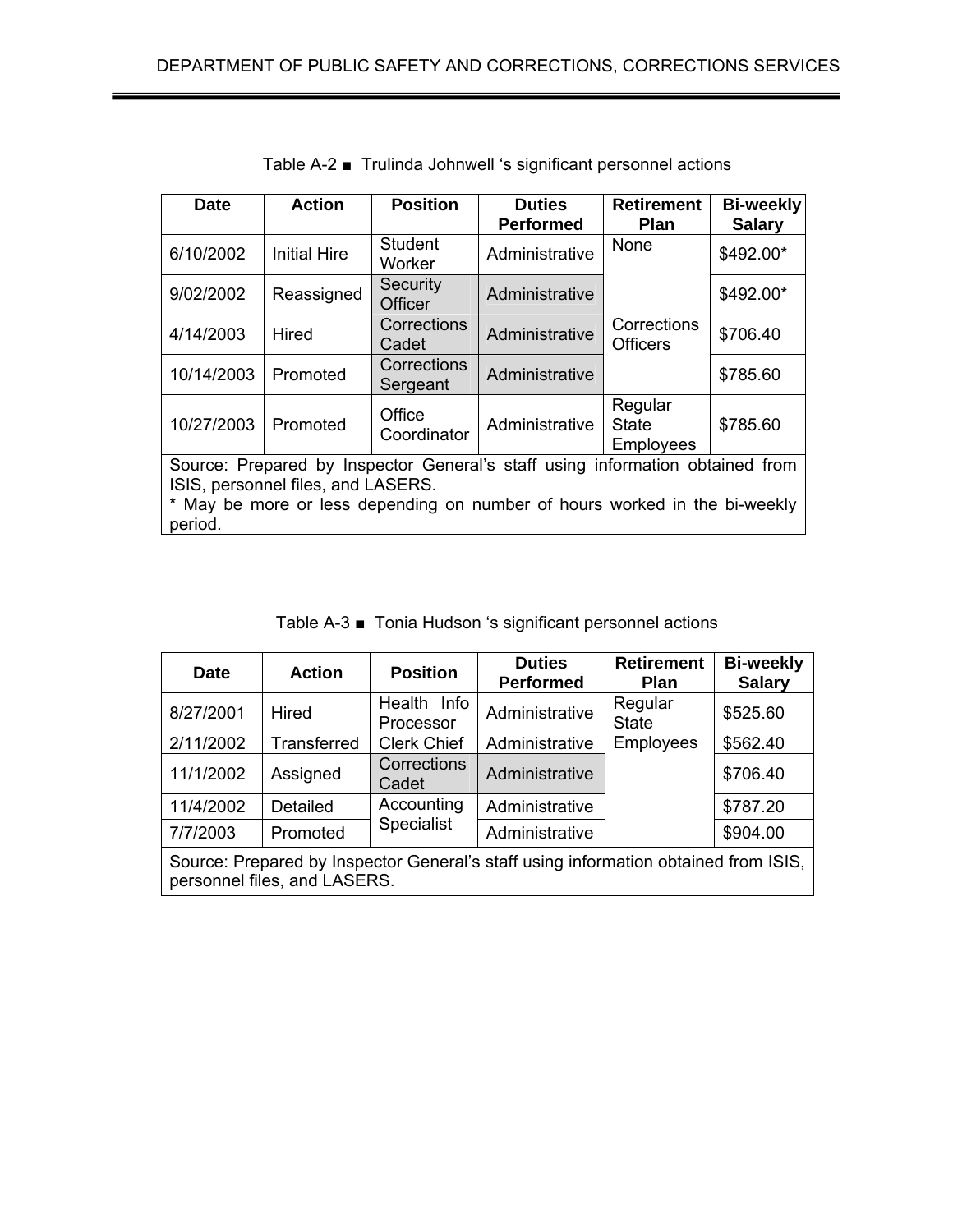$\overline{\phantom{0}}$ 

# **APPENDIX B**

**Response**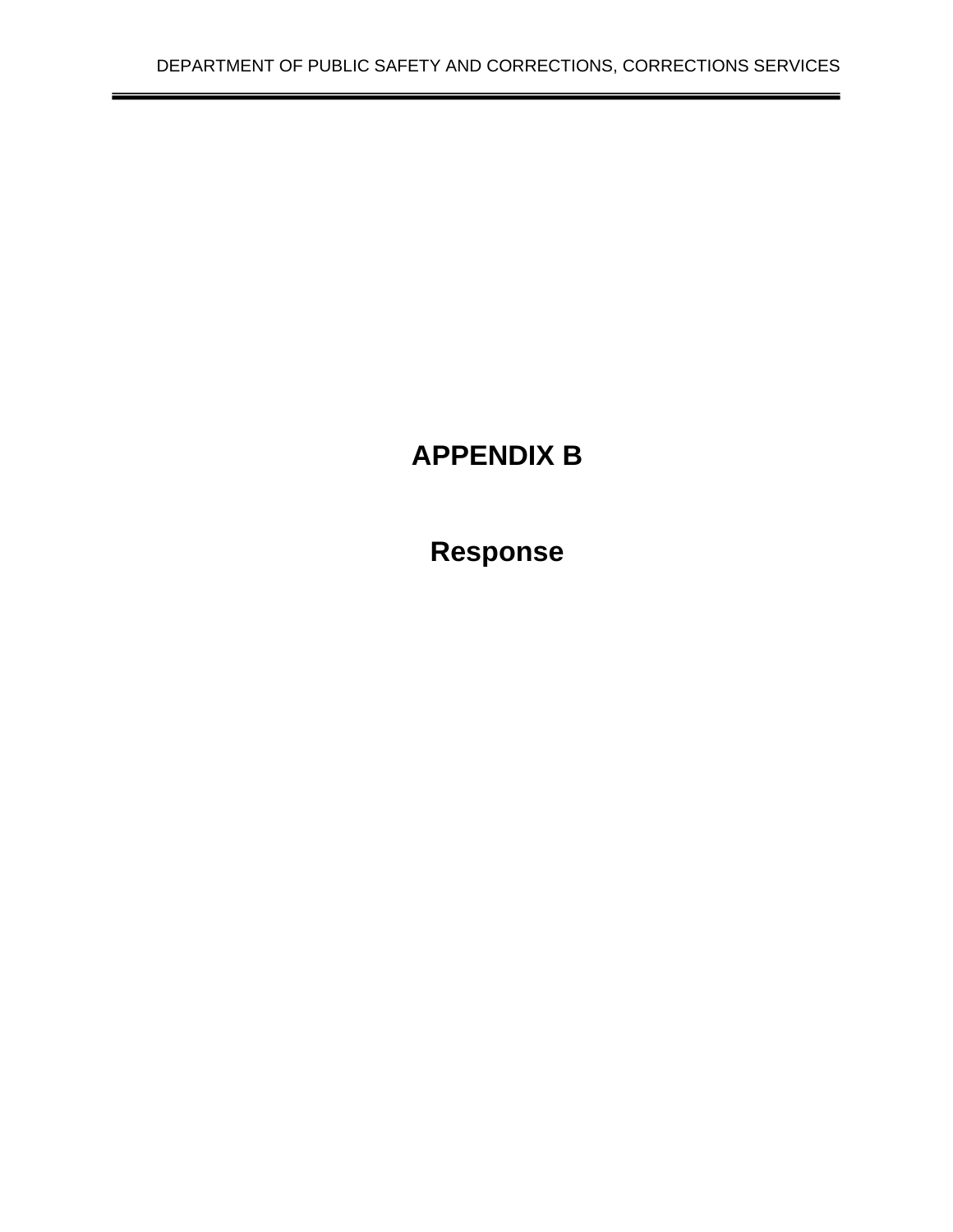### **DEPARTMENT OF** PUBLIC SAFETY AND CORRECTIONS

KATHLEEN BABINEAUX BLANCO, GOVERNOR



RICHARD L. STALDER, SECRETARY

November 13, 2006

Sharon B. Robinson, CPA **State Inspector General** Division of Administration P. O. Box 94095 Baton Rouge, Louisiana 70804-9095

Dear Ms. Robinson:

Re: Case No. 1-06-0020

This letter is in response to the audit report dated October 23, 2006 concerning findings at the Louisiana Correctional Institute for Women (LCIW). On April 20, 2006 the Department started consolidating various functions at LCIW and Elayn Hunt Correctional Center (EHCC). The Headquarters Human Resources Office (HDQ HR) conducted a detailed review of all personnel files and the Department was in the process of addressing several irregularities discovered from the review prior to the Inspector General's audit. A natural outgrowth of the consolidation effort was to place LCIW administrative support functions under the supervisors of the appropriate manager at EHCC. The formal chain of command is as follows: LCIW Administrative Managers in administrative support areas will receive supervision from corresponding managers at EHCC; EHCC managers will report to the Assistant Warden over Administration at EHCC; who will report to the Deputy Warden at EHCC. The Deputy Warden reports to Warden Leger at LCIW. This chain of command will improve the efficiency of operations at LCIW.

The Department concurs with the findings on the misuse of positions and the improper retirement classifications of employees at LCIW. The Department's Human Resources Director is currently working with Warden Leger to ensure that the findings are corrected. Attached is a corrective action plan based on the recommendations in the report. HDQ HR has established ISIS-HR Quality Assurance and Data Integrity Review ISIS reports that must be reviewed by HDQ HR staff and the Unit Human Resources Managers. Please see attached ISIS-HR reports.

If you have any questions concerning the plan, please contact me at 225-342-6739.

Sincerely,

"Trey" Boudreaux, III Bernard El

Undersecretary

**BEB**:CTD

Attachments

cc: Richard L. Stalder, Secretary Mariana Leger, Correction Warden - LCIW Shannon S. Templet, Human Resources Director

> P.O. Box 94304 Baton Rouge, Louisiana 70804-9304 (225) 342-6620 AN EQUAL OPPORTUNITY EMPLOYER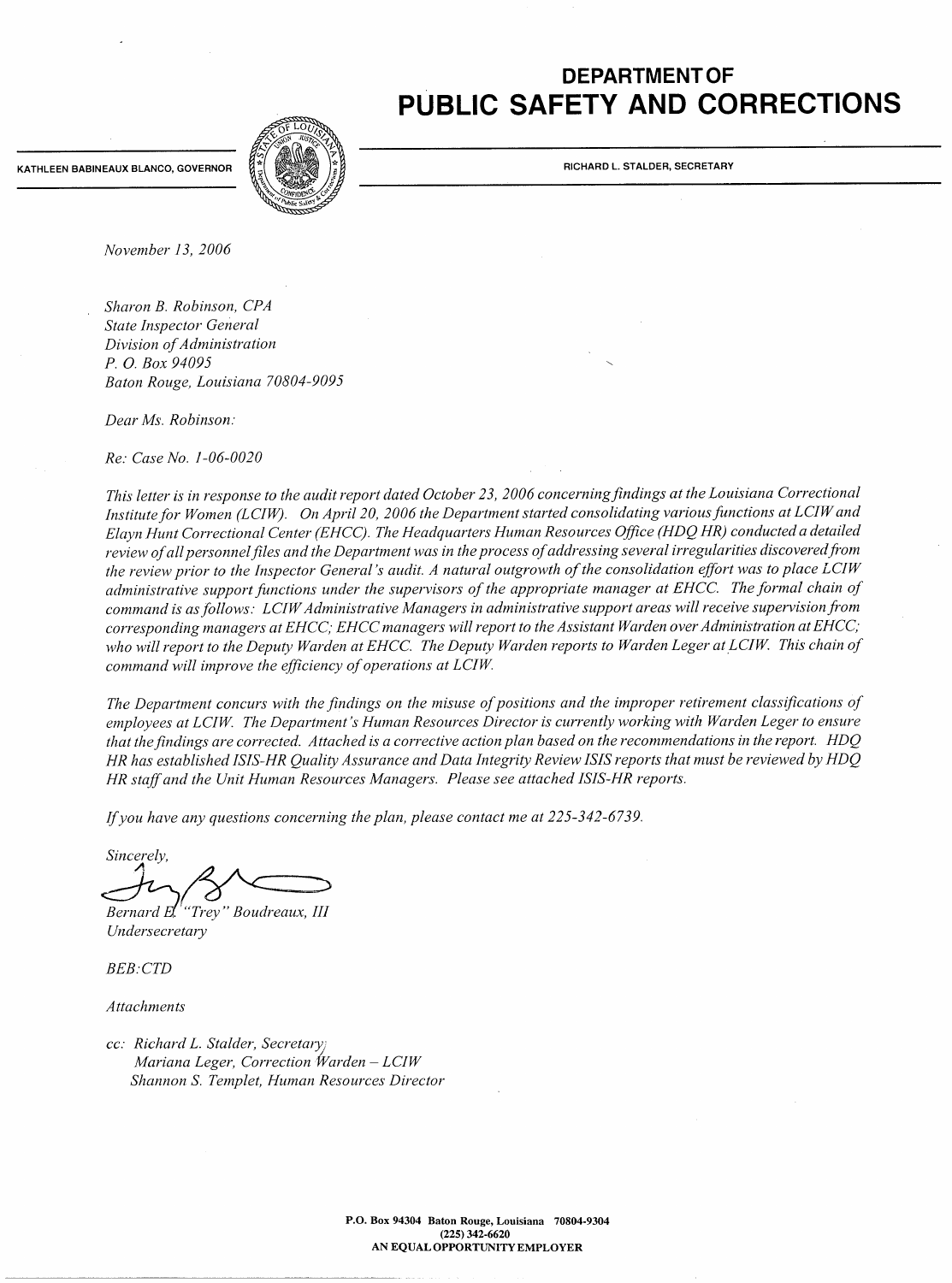### PLAN OF ACTION BASED ON INSPECTOR GENERAL'S **RECOMMENDATIONS**

- 1. Review LCIW employees' actual job duties, particularly those working in administrative support areas, to ensure the positions are allocated to the proper job titles.
	- The Headquarters Human Resources Office will conduct desk audits on the employees to ensure they are properly allocated to the position in which they currently occupy.
	- The Headquarters Human Resources Office will mandate that all position descriptions be updated in accordance with Department Regulation A-02-027 (Position Descriptions).

### 2. Ensure LCIW discontinues the practice of using security-related positions for non-security duties.

• Warden Leger has instructed all employees that the institution will no longer have a practice of using security related positions to perform non-security duties.

### 3. Evaluate the human resource needs of its prisons and take action to ensure human resource utilization is efficient and in the best interest of the state.

- The Headquarters Human Resources Office will continue to make monthly visits to the LCIW Human Resources Office and provide a formal response to Warden Leger.
- The Headquarters Human Resources Office has initiated a review of bi-weekly quality assurance reports through the ISIS HR system to review all personnel transactions made at the unit human resources offices. It will be mandated that all unit human resources managers review these reports.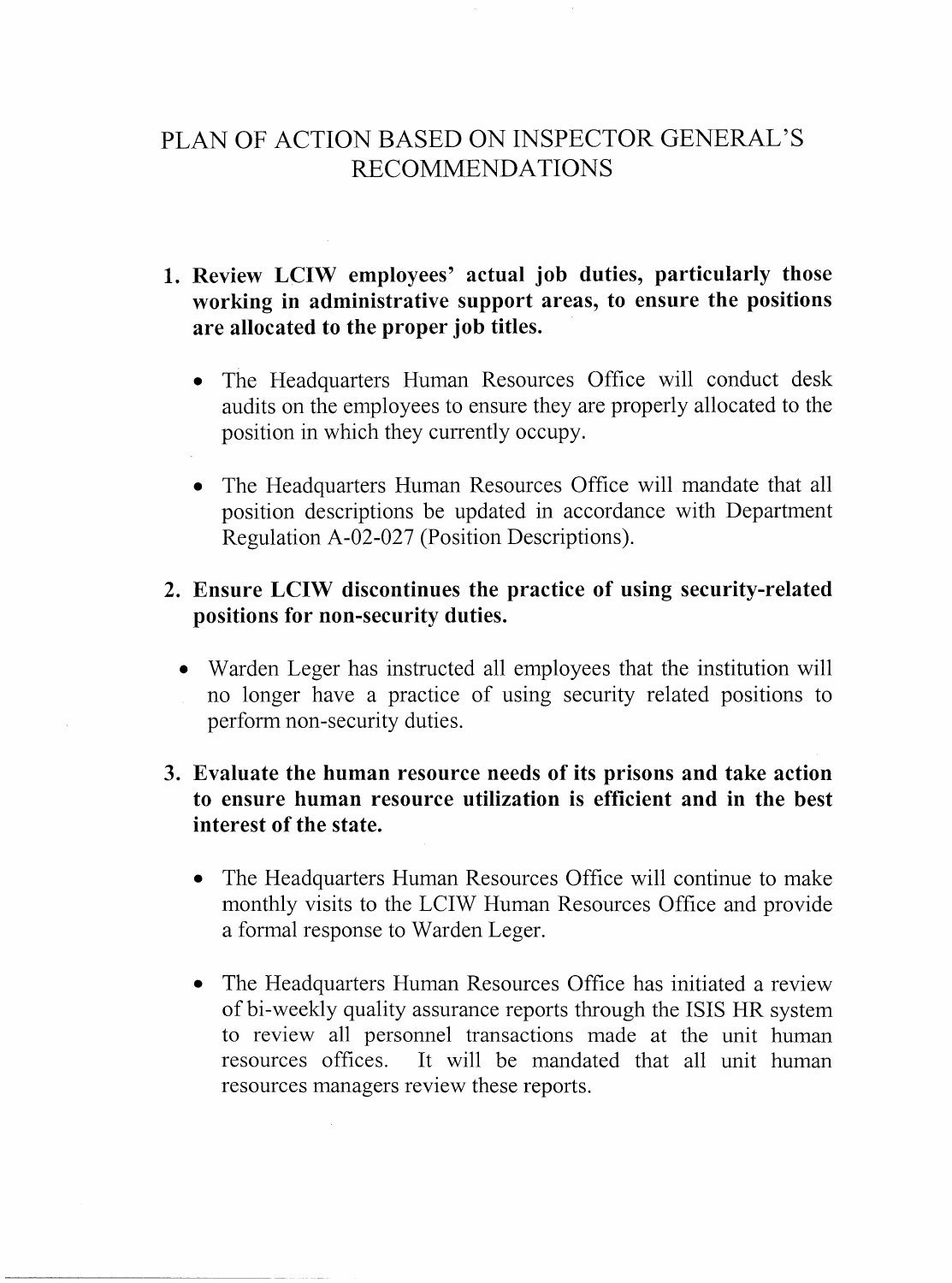• The Headquarters Human Resources Office will hold (2) two semiannual Human Resources meetings to update all Human Resources Managers regarding new trends, policy and procedure and/or revisions to Civil Service Rules, State and Federal law.

### 4. Develop and initiate a plan to recover overpayments to Ms. Karen Dunbar and Ms. Tonia Hudson.

• The Human Resources Director and Warden Leger have met with both employees to explain the issues relating to the irregularities in the personnel actions. The Department has initiated a plan to correct the personnel actions and formalize a recoupment plan.

### 5. Consider requiring LCIW to provide all personnel actions involving details and the associated written justification for review and approval.

• During monthly visits to LCIW, the Headquarters Human Resources Office will review all details to special duty to ensure proper justification documentation meet Department and Regulations and Civil Service Rules.

### 6. Closely monitor LCIW personnel action activities particularly successive salary increases that appear above the norm.

• The Headquarters Human Resources Office has initiated a review of bi-weekly quality assurance reports through the ISIS HR system to review all personnel transactions made at LCIW. All salary increases will be reviewed on a bi-weekly basis.

### 7. Ensure LCIW develops procedures to promptly notify LASERS of position changes affecting an employees' retirement system classification.

• The Headquarters Human Resources Office has instructed the LCIW Human Resources office to follow the current procedure where employees will complete a new enrollment document when moving from a job in one retirement eligibility to another job in different retirement eligibility.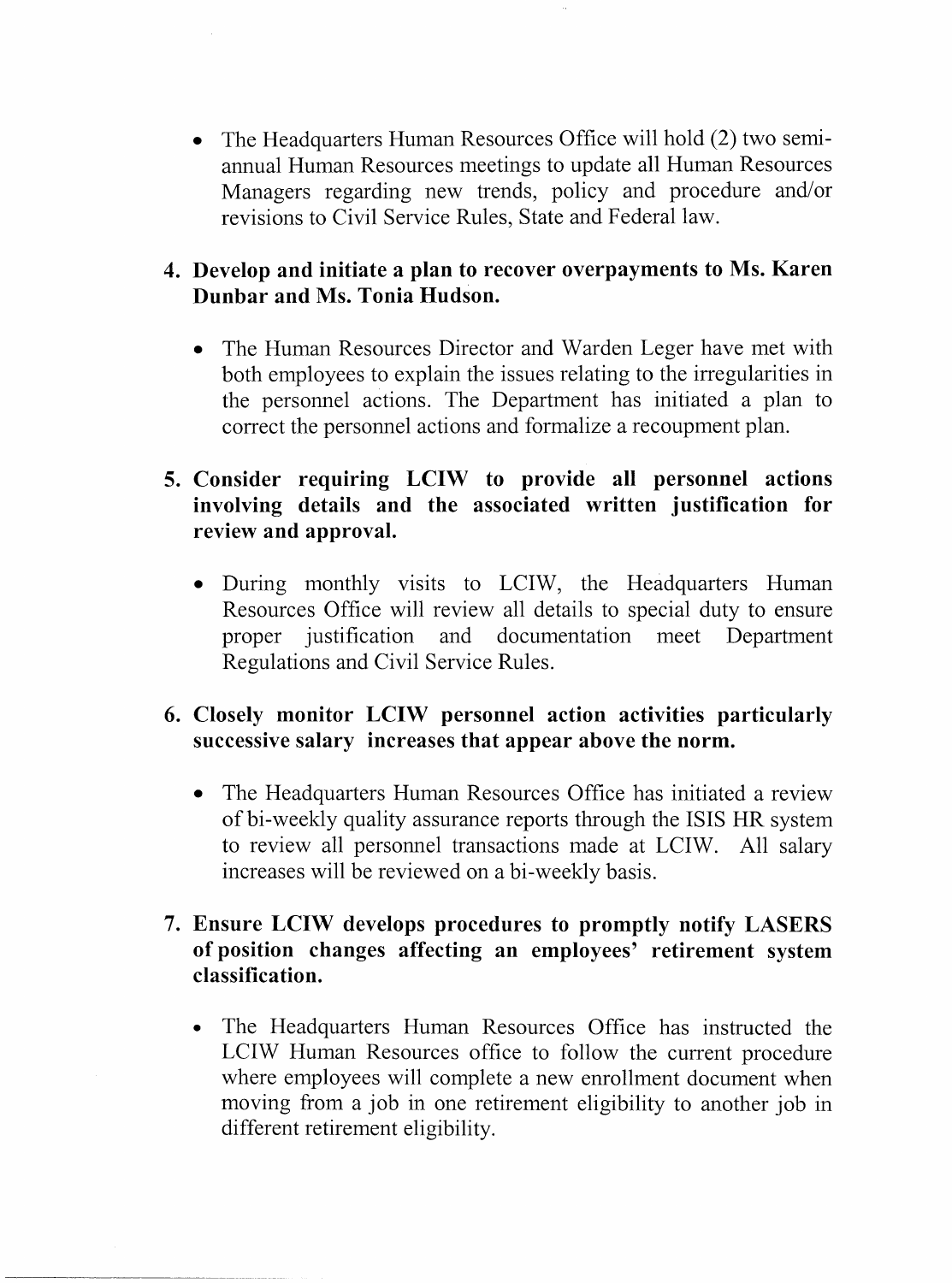- 8. Transfer Mr. Dean Lehrke from the Corrections secondary retirement component to the regular LASERS system.
	- Retirement contributions for Mr. Dean Lehrke have been corrected.
- 9. Work with LASERS to develop formal written policies and procedures that address how the department should classify employees who "own" a position in one retirement component but are detailed to a position in another component.
	- The Department follows LASERS policy that employees can only participate in the retirement component for a position in which they own.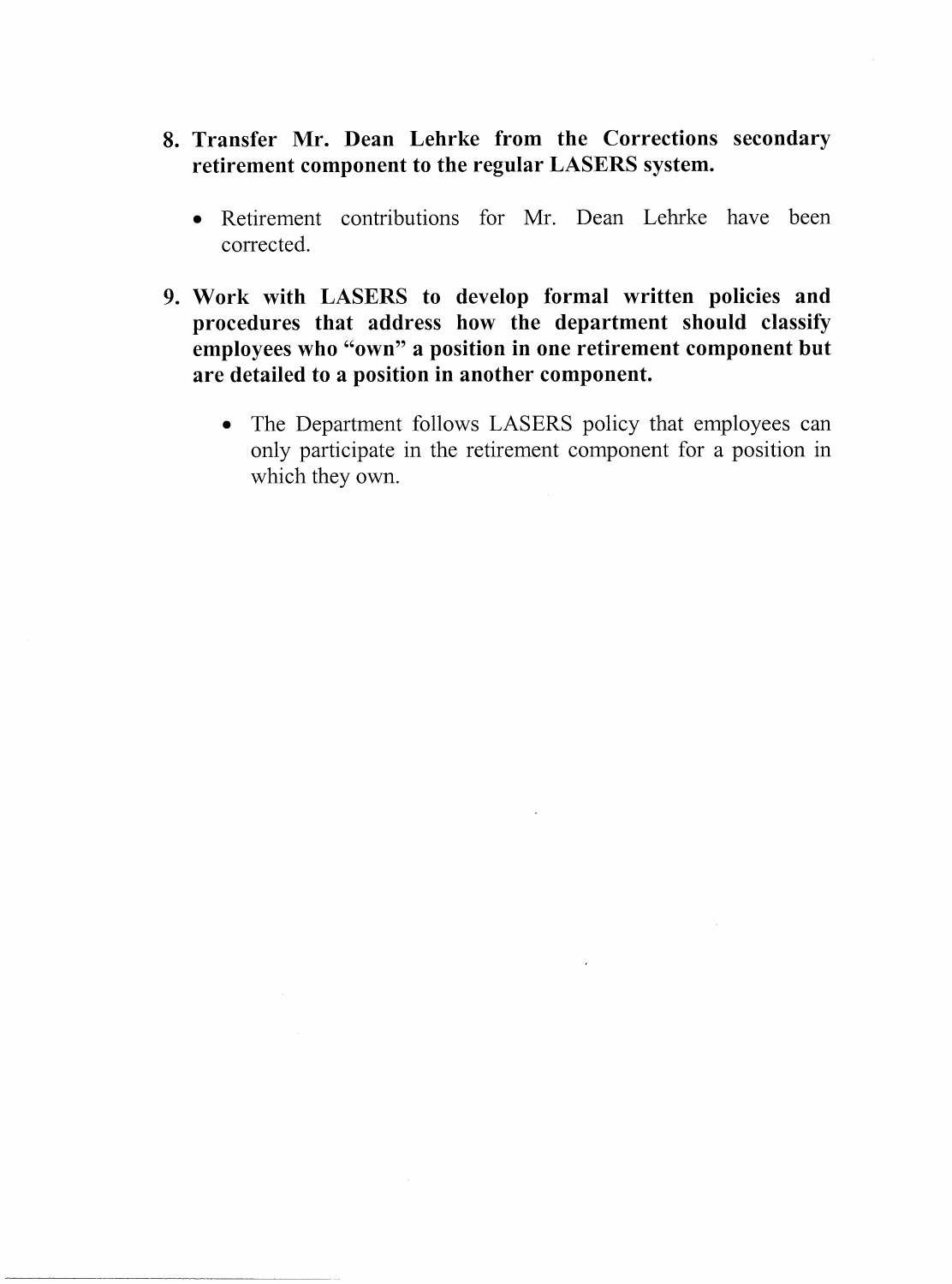# **ISIS-HR QUALITY ASSURANCE AND** DATA INTEGRITY **REVIEW**

Department of Public Safety and Corrections Corrections Services

Headquarters Human Resources Division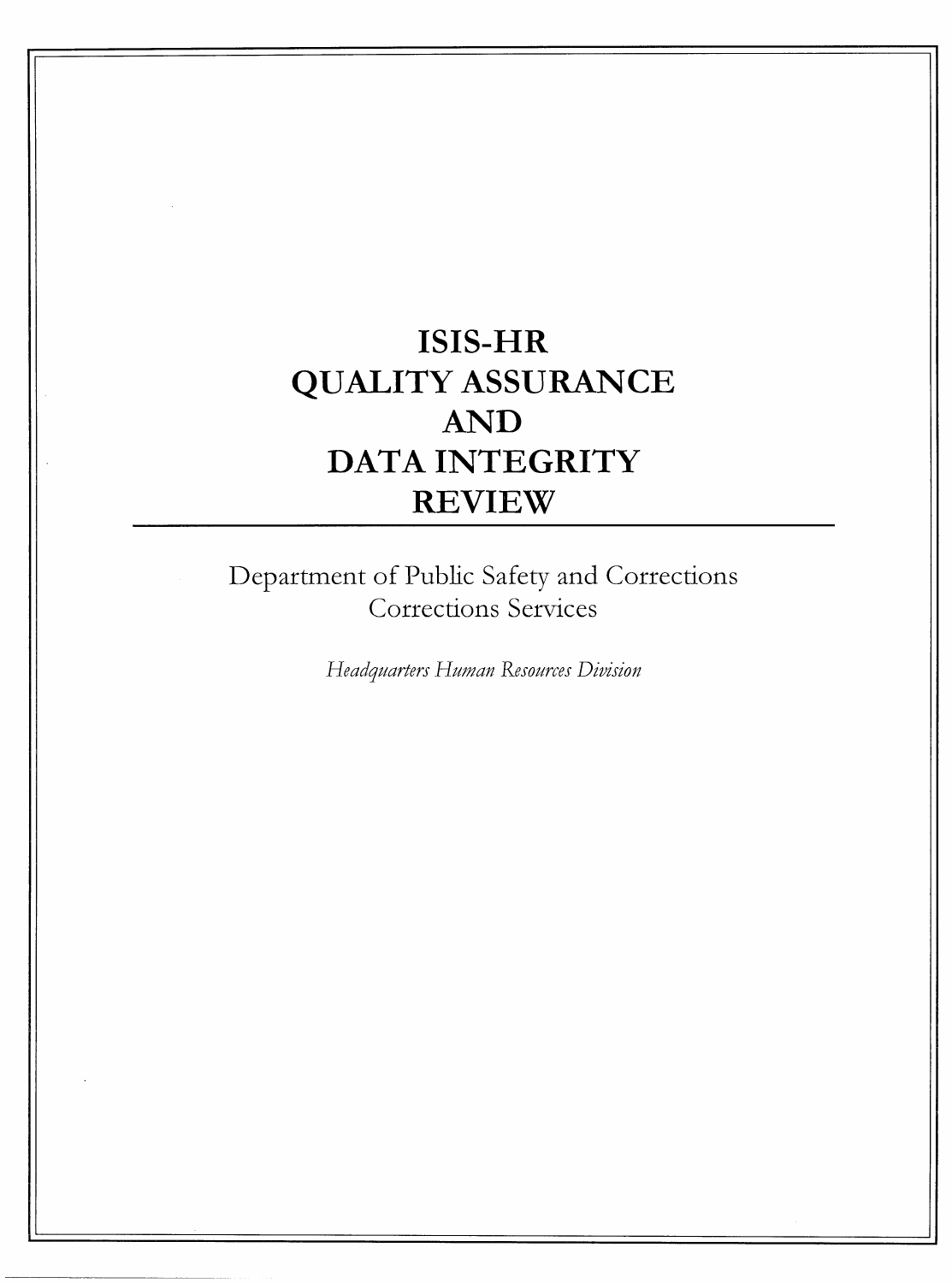Purpose: To ensure that data entry into the ISIS-HR system reflects appropriate use of all Civil Service Rules, Departmental Regulations, and State and Federal Laws. It is imperative for all aspects of an employee's personnel record in ISIS-HR to be accurate in order to provide the employee with a timely and accurate payroll check.

Goals: Several Goals have been identified throughout this document. Please note that specific reports may be recommended for multiple goals, therefore, it may not be necessary to execute the report more than once.

It is highly recommend that all reports are exported to Excel in order to manipulate data for auditing purposes.

GOAL: Identify any irregular increases to an employees basic pay

#### Recommended Report: ZP52 (Basic Pay Audit Report) Date Parameters: 1<sup>st</sup> day of pay period thru 1<sup>st</sup> date of the next pay period Variant: DOC-HDQ-QA (Quality Assurance)

Instructions: Determine which Salary % Changes are inconsistent with Civil Service Rules

- Sort by Salary % Change and *delete* all correct pay changes from spreadsheet.
	- $\circ$  4% Merits
	- O Normal Pay Level Changes such as 7%, 10.5% and 14%. Ensure that the correct pay reason reflects the % change (promotions, demotions, reallocations, and details). For example, a reason of Lateral from PS107 to PS107 should not reflect a % change.
	- $\circ$  11% (ment and reallocation to sergeant)
	- $0\%$  change majority of these will be new hires. The salary % change will reflect  $0\%$  since the employee did not receive a payroll result in the previous pay period
- Document and Review Irregularities
	- Delete any pay changes that were created via "delimiting" due to the creation  $\circ$ of a new pay record. (the begin date will be earlier that the pay period in review) CAUTION: if the record looks incorrect due not remove from spreadsheet; at this point it may be helpful to sort the report by personnel number.
	- Indicate on the spreadsheet justification for irregularities.  $\circ$

Any errors should be emailed to the appropriate unit and for immediate correction. A summary of irregular findings should be forwarded to supervisor.

GOAL: Identify irregularities in employees retirement withholding

**ISIS-HR Quality Assurance and Data Integrity Review** DPS&C - Corrections Services HDQ-HR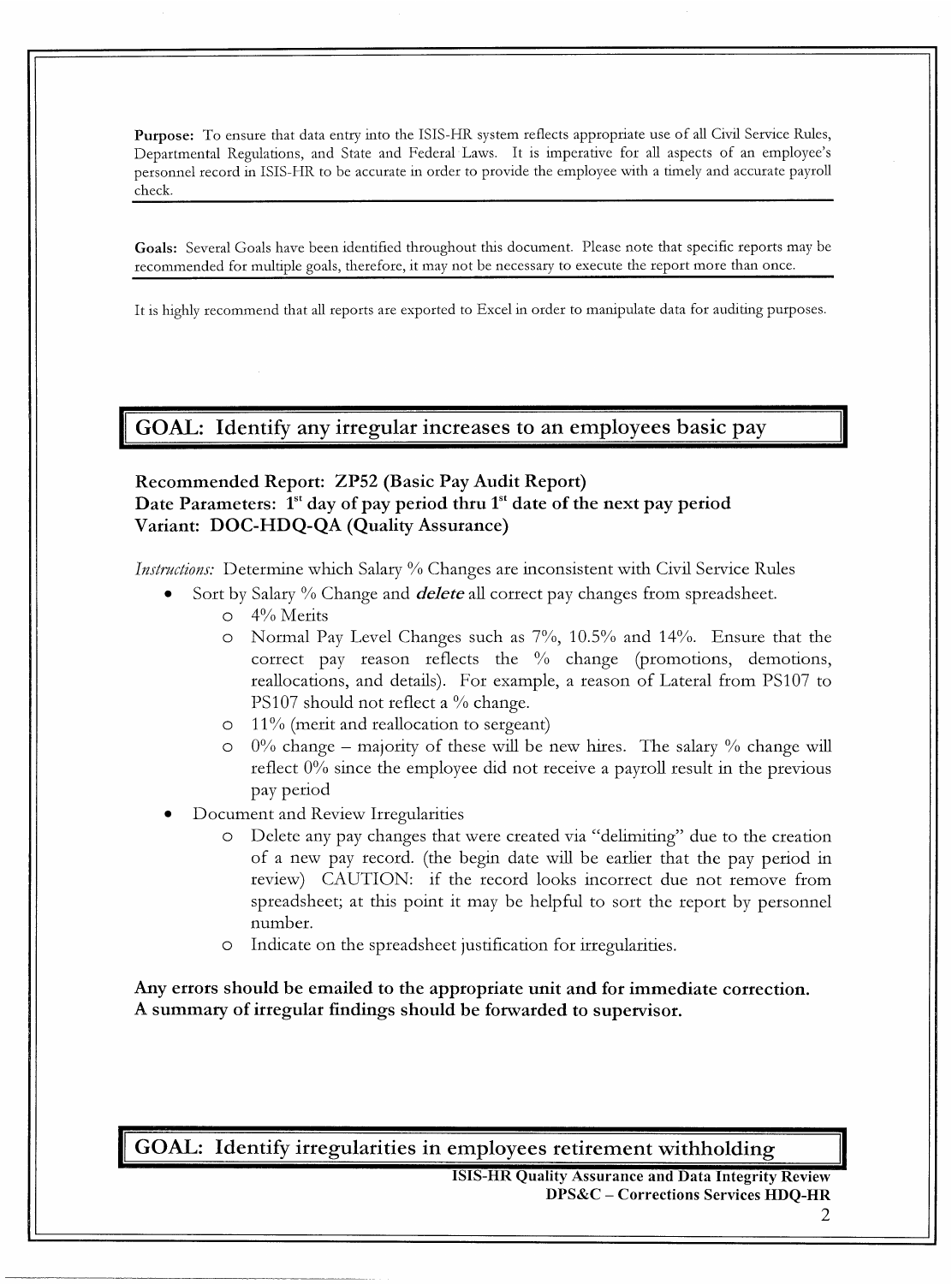#### Recommended Report: ZP57 (Benefits Retirement Participation Report) Date Parameters: Current Date

*Instructions*: Review report to ensure that all employees are in the correct retirement system and appropriate Pre-Tax % is being withheld.

- Ensure that employees are coded with the correct personnel subarea. Please note that there will be some exceptions to this rule on a case by case basis
	- O Correctional Officer 2100/2130
		- Correctional Officer Job Titles
		- Probation and Parole Job Titles
		- Warden Job Titles
		- Prison Enterprise Job Titles
	- Regular Leave 2100/2130  $\circ$ 
		- Non Security Job Titles  $\blacksquare$
- Ensure that benefit plans correspond to Pre-Tax % and Job Title
	- $\Omega$  LASE = 7.5% non security hired before 07/01/06
	- $\circ$  LAS6 = 8% non security hired after 07/01/06
	- $\circ$  LCO1/LCO2 = 9% CSOs, Wardens, PnP, and PE
	- $\circ$  NORT =  $0\%$
	- $\circ$  LASD =  $0\%$
	- $\circ$  SSOC =  $0\%$
	- $\circ$  TRSL =  $0\%$

Any errors should be emailed to the appropriate unit and for immediate correction. A summary of irregular findings should be forwarded to supervisor.

GOAL: Identify irregularities between ISIS Personnel Administration and Organizational Management

Recommend Report: ZX02 (Mismatch Report) Date Parameters: Current Date

*Instructions:* Review report for errors. All errors should be discussed with the appropriate unit and corrected immediately. Please note: There will occasionally be acceptable errors due to pending reallocations, job corrections, or other personnel changes. There may also be acceptable errors based on ISIS-HR restrictions. Please contact your supervisor for assistance.

GOAL: Ensure that annual leave payments are paid upon separation

**ISIS-HR Quality Assurance and Data Integrity Review** DPS&C - Corrections Services HDQ-HR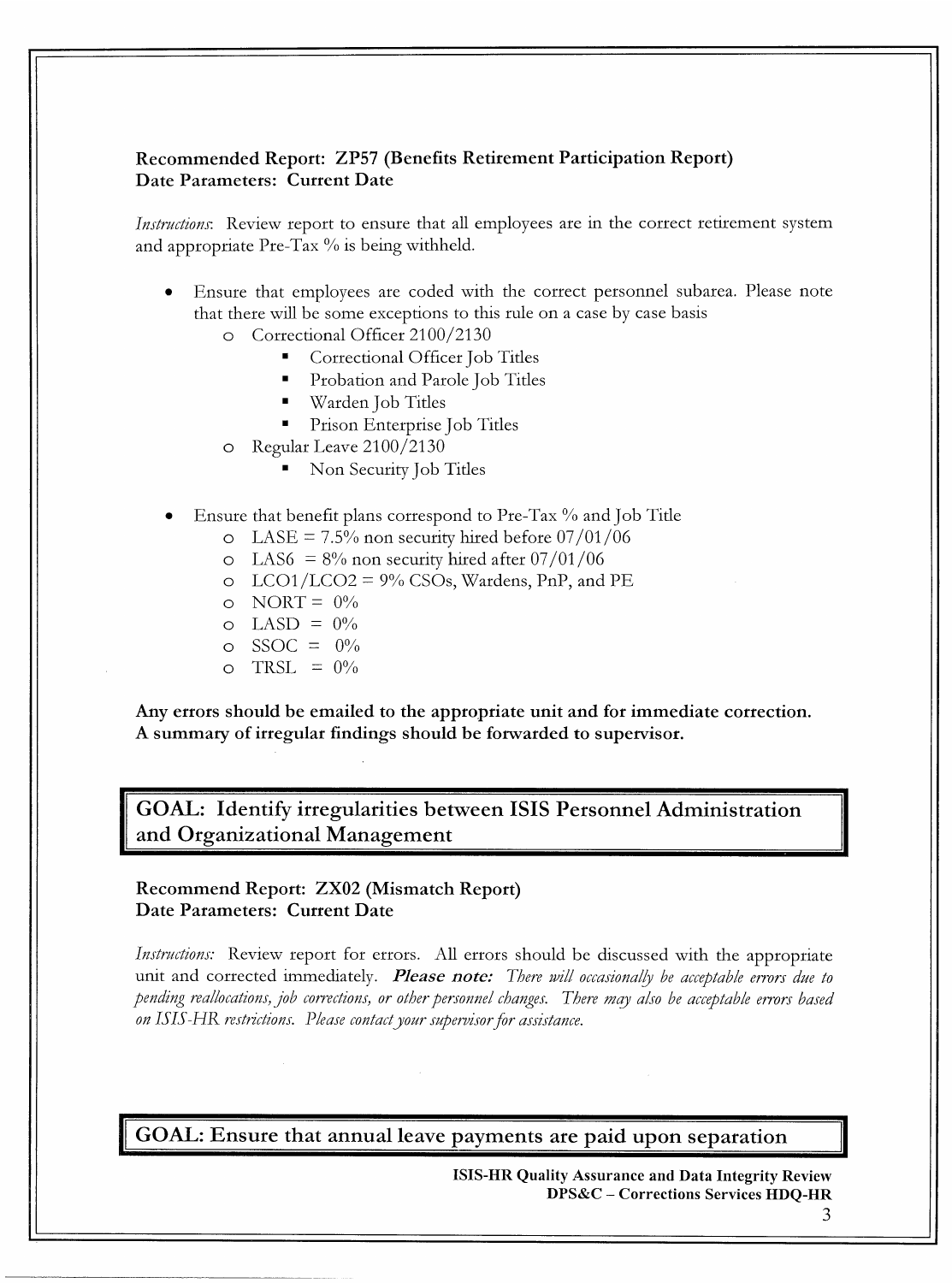#### **Recommend Reports:**

#### ZP64 (Employee Wage Type Results Report) **ZP13 (Action Reason/Pay Reason Report)**

*Instructions:* Employees should be paid up to 300 hours of annual leave upon separation or transfer to another state agency. (Transfers between DOC agencies – no payment made) Review the list of employees who separated during the pay period in review and determine the following:

- $\bullet$ Is the employee separated on the ZP13 and no annual leave payout is shown on the ZP64?
	- Check leave balances in ISIS to determine if there was available annual leave  $\circ$ to be paid.
- Is the employee showing an annual leave payout on the ZP64 and not showing separated/transferred on the ZP13
	- Check to see if the employee was separated in a different pay period and the unit held the annual payment.
	- Check to see if the employee did not separate and received money with no  $\circ$ separation.
	- o Check to see if the employee was paid annual leave at the regular rate of pay and not detail pay if detailed.
	- O Ensure that annual leave payouts were paid at the regular rate of pay and not detail pay.

#### ZP64 (Employee Wage Type Results Report) Date Parameters: Pay Period in review

#### **Note: Include Off Cycles**

(Off cycle dates should reflect the day after the previous pay period AFS post date to the date of the current pay period AFS post date) For example PP01-2006 enter dates  $01/05/2006$  to  $01/18/2006$ 

Wage Types: 500 and 500\* (this is not a date range) each should be entered as a single entry.

#### **ZP13 (Action Reason/Pay Reason Report)** Date Parameters: Pay Period in Review

**Selection Criteria: Action** 

 $(S9)$  separation -p

(Z8) Transfer1/Losing P-P

(Z1) Transfer1/Losing P-NP

(Z2) Transfer2/Losing P-NP

Any errors should be emailed to the appropriate unit and for immediate correction. Summary of irregular findings should be forwarded to supervisor.

GOAL: Ensure the proper use of Detail to Special Duty

ISIS-HR Quality Assurance and Data Integrity Review DPS&C - Corrections Services HDQ-HR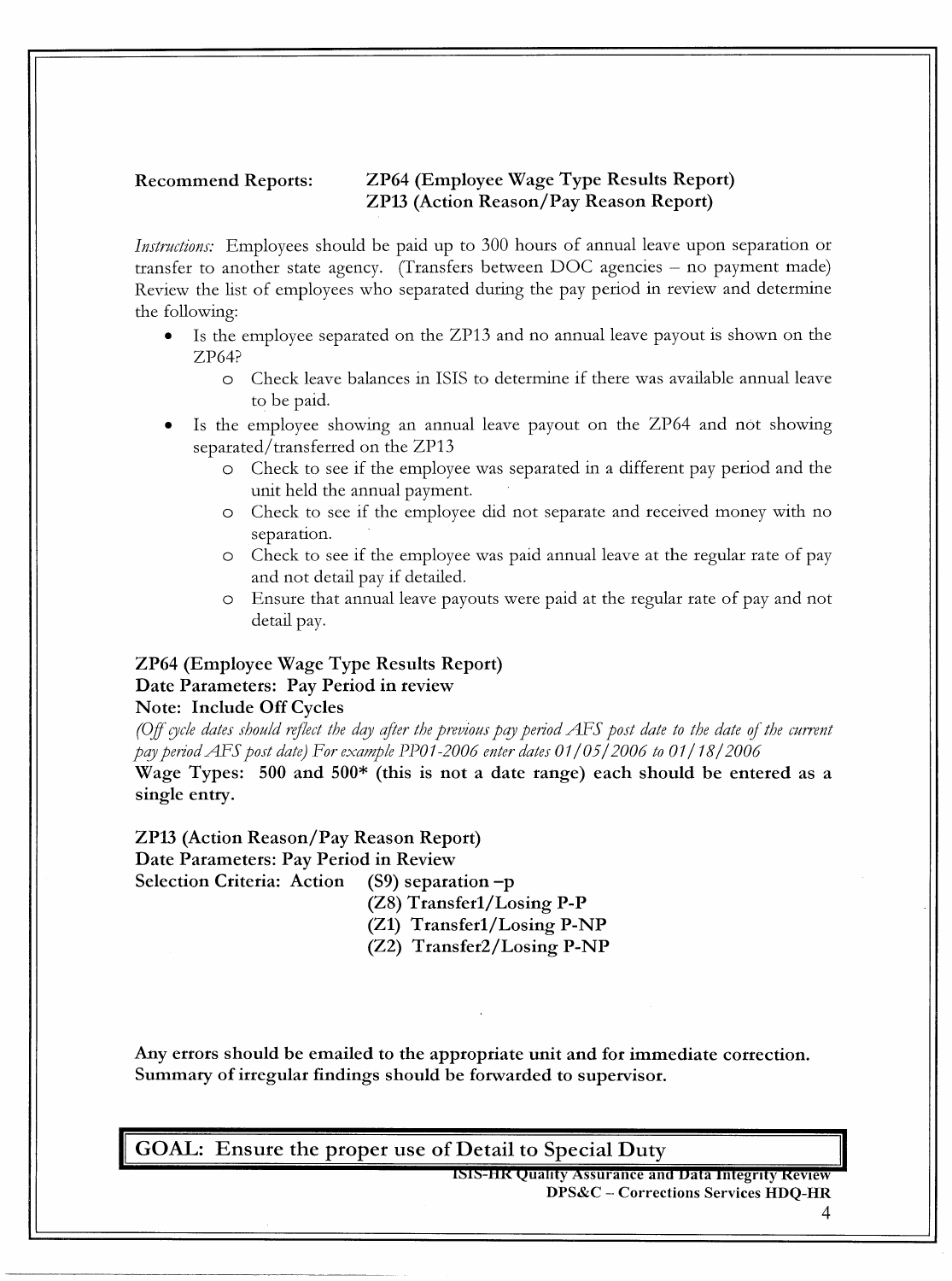**Recommend Reports:** 

**ZP28 (Detail to Special Duty Report) ZP44 (Contract Audit Report) ZP19 (Position Data by Personnel Subarea Report) ZP13 (Action Reason/Pay Reason Report)** 

**ZP28 (Detail to Special Duty Report)** Date Parameter: Current Date **Selection Criteria: Detail to Special Duty Select Display Variant: DOC-QA** 

*Instructions:* All employees currently on detail to special duty must appear on the ZP28 DSD Report. Using multiple recommended reports determine if any employee is missing from the ZP28 Report. Furthermore employees must have the following entries on the ZP28 Report:

- Contract Text (detail to special duty)
- Detailed Job and Job Title and Position
- ✓ Original Job and Job Title and Position
- $\checkmark$  Relationship of BOWN
- $\checkmark$  Informational Wage Type (stating detail) and InfoWT Amount
- Contract Start and End Date with a Valid Until Date
- ← Relationship Start Date and End Date

**Important Dates:** Valid until date should always be 1 year from the detail start date. (Unless extended by Civil Service, which the year will differ)

#### **ZP44 (Contract Audit Report)** Date Parameter: Current Date Select Variant: DOC-QA (QA Detail Contract)

*Instructions:* Any employees on the ZP44 not appearing on the ZP28?

**ZP19 (Position Data by Personnel Subarea Report)** Date Parameter: Current Date Select Display Variant: DOC-BOWN

> **ISIS-HR Quality Assurance and Data Integrity Review** DPS&C – Corrections Services HDQ-HR

<sup>5</sup>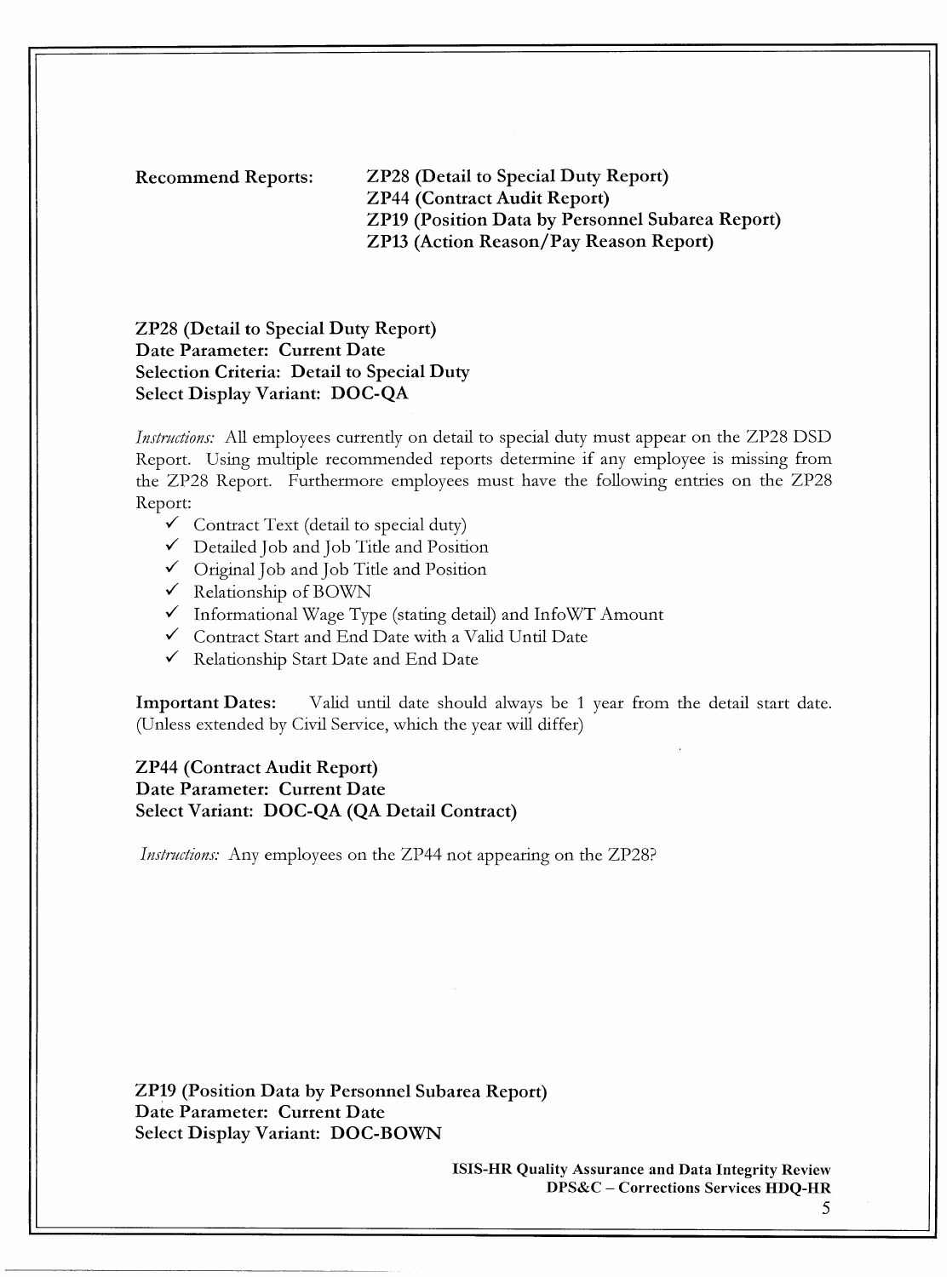*Instructions:* Any employees showing BOWNs not appearing on the ZP28?

#### ZP13 (Action Reason/Pay Reason Report) Date Parameter: Current pay period in review **Additional Date Parameters: Use Change Date** Select Variant: DOC-QA (DOC Quality Assurance Details)

Instructions: Any employee detailed this pay period not appearing on the ZP28 or ZP44? Or any employee Returned from detail that should be removed from the ZP29 and ZP44?

#### **SPECIAL PRIORITY:**

- 1. Identify and Probational Details (specifically those from Corrections Cadet)
- 2. Valid Until Dates units must be notified 2 months in advanced of upcoming expirations. HDQ-HR will need to request extensions from Civil Service Director.

Any errors should be emailed to the appropriate unit and for immediate correction. Summary of irregular findings should be forwarded to supervisor.

> ISIS-HR Quality Assurance and Data Integrity Review DPS&C - Corrections Services HDQ-HR

> > 6